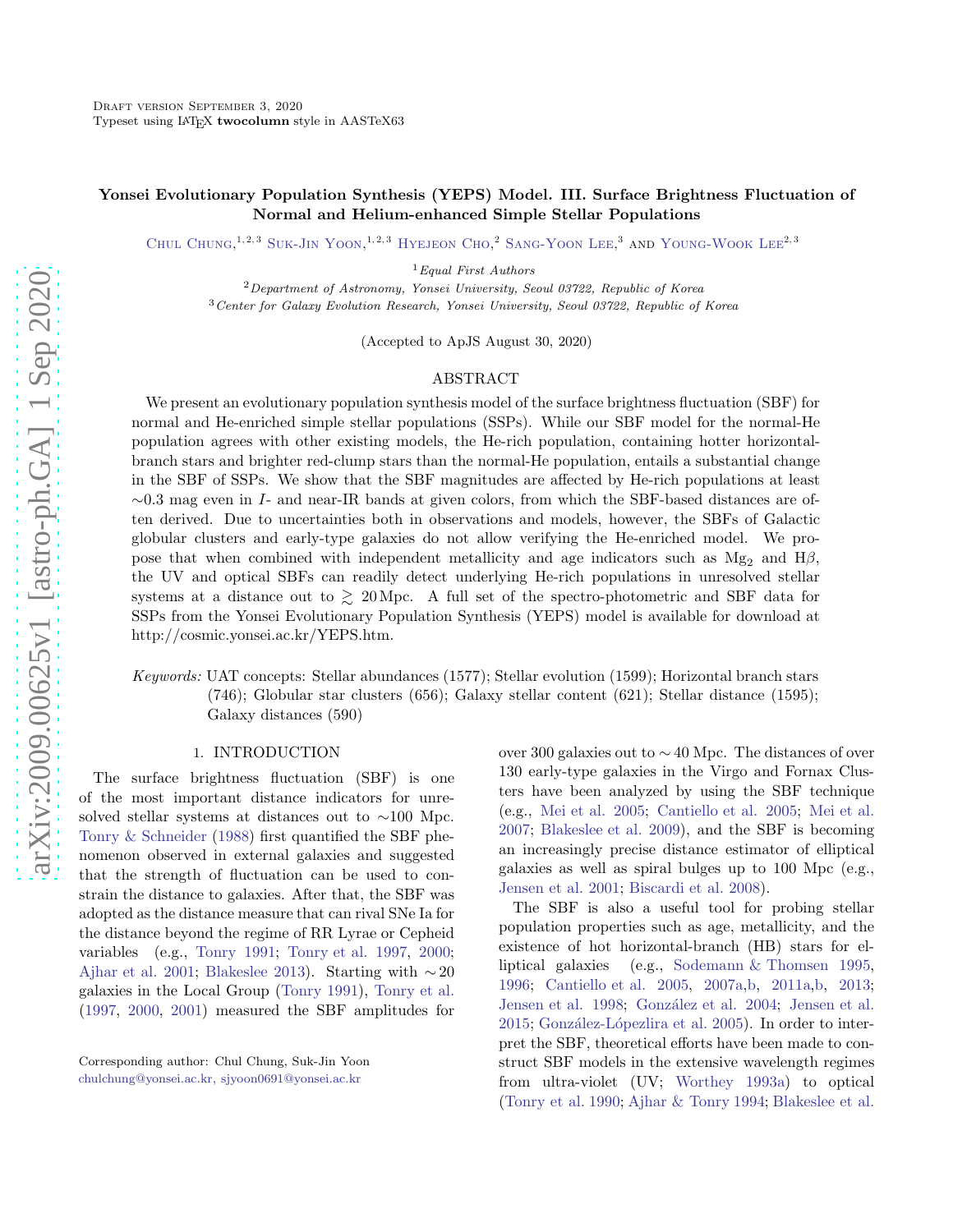[2001;](#page-20-16) [Cantiello et al. 2011a,a;](#page-20-9) [Worthey 1993b\)](#page-21-8) and to infrared (IR; [Mei et al. 2001](#page-20-17); [Raimondo et al.](#page-20-18) [2005;](#page-20-18) [Cantiello et al. 2003;](#page-20-19) [Mouhcine et al. 2005;](#page-20-20) Marín-Franch & Aparicio 2006; [Raimondo 2009;](#page-20-22) González-Lópezlira et al. 2010; [Conroy & Gunn 2010\)](#page-20-24). Especially, many studies were done on very hot (hot HB stars) and very bright, cool stars (thermally pulsing asymptotic-giant-branch stars; TP-AGB) that greatly influence the SBF amplitudes at short (e.g., U-band; [Worthey 1993a](#page-21-6)) and long wavelengths (e.g., K-band, and IR; [Lee et al. 2010;](#page-20-25) González-Lópezlira 2018), respectively.

In this regard, the discovery of the He-rich stellar subpopulation within the Milky Way globular clusters (GCs) (e.g., [Norris 2004;](#page-20-27) [Lee et al. 2005](#page-20-28); [Milone et al.](#page-20-29) [2017\)](#page-20-29) has a significant impact on the SBF research because the He-rich population contains hotter, brighter stars on their He-burning phase [\(Chung et al. 2011,](#page-20-30) [2013a,](#page-20-31) [2017](#page-20-32)). The presence of hot HB stars associated with the He-rich population increases the SBF measured in short-wavelength passbands. Also, red-clump stars, which are metal-rich counterparts of hot He-burning stars (e.g., [Lee et al. 2015](#page-20-33); [Joo et al. 2017\)](#page-20-34), are brighter when He-enhanced and thus effectively change the SBF amplitude by increasing the number of bright stars in a given population. These characteristics of the SBF can constrain the presence of He-rich populations in the observed galaxies with known distances.

In this series of papers, with an in-depth consideration on the morphological changes of HBs, we presented Yonsei Evolutionary Population Synthesis (YEPS) model which explored the effect of  $\alpha$ -elements [\(Chung et al.](#page-20-35) [2013b](#page-20-35), YEPS I) and He abundance [\(Chung et al. 2017,](#page-20-32) YEPS II) on the integrated LICK/IDS absorption indices and the integrated magnitudes of simple stellar populations (SSPs). This present paper focuses mainly on the effect of the He-enhanced stellar populations on the UV, optical, and near-IR SBF magnitudes. We explore the possibility of detecting the He-enhanced stellar population through a cross-analysis of the SBF magnitudes in multi-passbands from UV to near-IR.

The paper is organized as follows. The following section describes how our SBF models are constructed. Section 3 presents our model results for the SBFs with different assumptions on stellar parameters. Section 4 compares our model predictions with other SBF models and the existing observational data. In Section 5, we discuss the results and implications of our new models.

# 2. EVOLUTIONARY POPULATION SYNTHESIS MODEL CONSTRUCTION

The SBF model presented here is constructed based on the YEPS for normal-He and He-enhanced populations [\(Chung et al. 2011,](#page-20-30) [2013b,](#page-20-35) [2017\)](#page-20-32). All adopted ingredients and input parameters are the same as the model presented in [Chung et al.](#page-20-32) [\(2017\)](#page-20-32). For a reference, the detailed stellar parameters of the YEPS model are listed in Table 1 of [Chung et al.](#page-20-32) [\(2017\)](#page-20-32). We note that, due to the incomplete carbon-burning stage in the  $Y^2$ -isochrones [\(Kim et al. 2002](#page-20-36)), we employ the BaSTI stellar evolution library [\(Pietrinferni et al. 2006](#page-20-37)), which has carbon-burning phase mimicking the TP-AGB evolution. We have constructed additional sets of the SBF model based on the BaSTI library to see the effect of TP-AGB stars on the SBF magnitude.

Figure [1](#page-2-0) shows synthetic color–magnitude diagrams (CMDs) of 12 Gyr-old SSPs under the different assumptions of metallicity ( $[Fe/H] = -0.5$  and  $-1.5$ ) and the initial He abundance  $(Y_{\text{ini}} = 0.23 \text{ and } 0.33)$ . The metal-poor ([Fe/H] = -1.5), normal-He  $(Y_{\text{ini}} = 0.23)$ population produces HB stars (blue dots) placed between red and blue HB types, while the same metallicity population with richer He  $(Y_{\text{ini}} = 0.33)$  makes extremely blue HBs (cyan dots). The red HBs (red dots) are typical of metal-rich ( $[Fe/H] = -0.5$ ) and normal-He  $(Y_{\text{ini}} = 0.23)$  population. The He-rich population with  $Y_{\text{ini}} = 0.33$ , however, produces blue HB stars even for this higher metallicity (magenta dots), which are brighter than other stellar components in  $FUV$  and Johnson-Cousins U. The regions where the most luminous populations are located are highlighted with 1.5 mag wide gray shades. The magnitude of a star at a given passband is functions of temperature and luminosity; as the mean wavelengths of passbands shift to longward, stellar components placed in the gray region changes from hot stars (i.e., blue HBs) to cool stars (i.e., the tip of red giant branches; RGBs).

We utilize the CMDs in Figure [1](#page-2-0) to calculate the SBF magnitudes in various passbands. In order to simulate the SBF  $(\overline{L}_{\lambda})$  of SSPs, we adopt [Tonry & Schneider](#page-21-0) [\(1988\)](#page-21-0) formula which derives the SBF values by dividing the variance of luminosity  $(\sum_i nL_i^2)$  by the mean luminosity  $(\sum_i nL_i = \langle L \rangle_{\lambda})$ , i.e.,

<span id="page-1-0"></span>
$$
\overline{L}_{\lambda} \equiv \sum_{i} n L_{i}^{2} / \langle L \rangle_{\lambda}, \qquad (1)
$$

where *n* is the number of stars in the luminosity  $L_{\lambda}$ bins at a chosen passband of  $\lambda$ . We calculate SBFs by summing up luminosities of all stars in SSPs and obtain the SBF magnitude at given passbands by applying the bolometric luminosity of the Sun as  $M_{\odot, bol}$  = 4.74. We use the Vega mag system for SBF magnitudes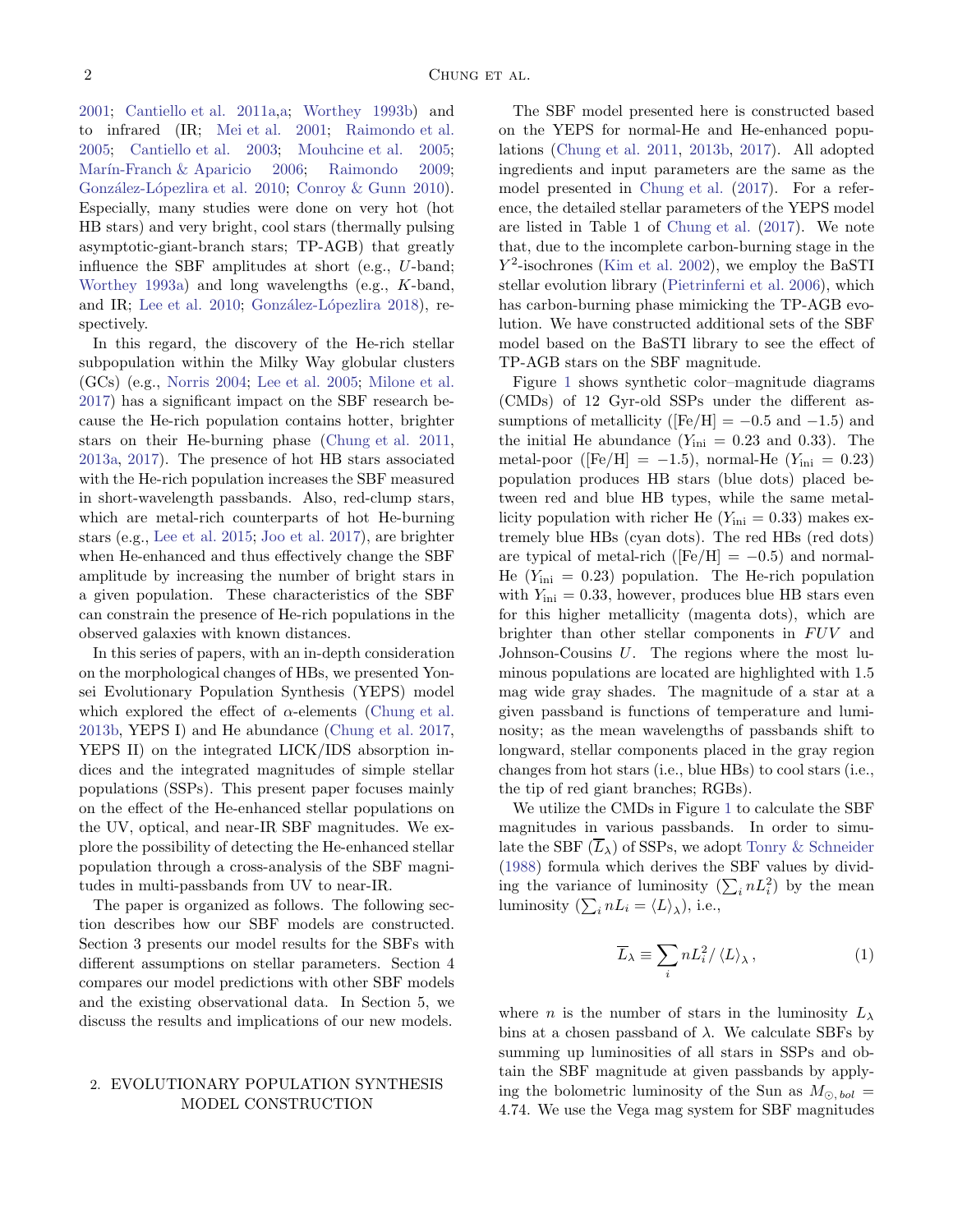

<span id="page-2-0"></span>Figure 1. CMDs of SSPs with metallicities of  $[Fe/H] = -1.5$  and  $-0.5$  under different assumptions on the initial He of  $Y_{\text{ini}} = 0.23$  and 0.33. The metallicities and initial He are denoted in parentheses in the upper-left panel. The age of the SSPs is assumed to be 12 Gyr. The HB stars in the CMDs include the evolution away from the zero-age HB but no observational uncertainty for clarity. The 1.5 mag wide gray stripe in each CMD indicates a zone where the brightest stars are located at a given bandpass.

throughout this paper, except for the comparison shown in Figure [12.](#page-15-0)

Due to a strong dependency of the SBF on the most luminous stars at given passbands, it is important to avoid the stochastic effect caused by a small number of stars in simulations [\(Cantiello et al. 2003\)](#page-20-19). Besides, since the influence of hotter and/or brighter HB stars generated from He-rich populations is crucial in this study, it is essential to have enough number of HB stars in simulations. Here, we simulated  $10^6$  stars at given metallicities and ages of SSPs, which usually produce, on average,  $\sim$  400 and  $\sim$  600 HB stars for  $Y_{\text{ini}} = 0.23$ and 0.33 populations, respectively. For post-asymptoticgiant-branch (post-AGB) phase stars, our model employs [Hubeny & Lanz](#page-20-38) [\(1995](#page-20-38)) stellar evolutionary tracks and has typically two or three stars which are determined proportionally by the number of HB stars. To avoid the rounding up/down of post-AGB stars, we use the time-weighted flux along their evolution tracks. While  $FUV$ - and  $NUV$ -SBFs are sensitive to the presence of post-AGB stars, these stars exert only marginal or negligible effect on longward of the U-band SBF. The theoretical SBF predictions for SSPs at 12 Gyr are given in Tables [1,](#page-22-0) [2,](#page-22-1) and [3](#page-23-0) for  $Y_{\text{ini}} = 0.23, 0.28, \text{ and } 0.33, \text{ re-}$ spectively.

### 3. MODEL RESULTS

## 3.1. The Effect of HBs on the SBF

Our SBF models include a thorough treatment of HB stars under the various stellar population parameters, such as age, metallicity, the slope of the initial mass function (IMF), and He abundance. Figure [2](#page-3-0) presents our SBF models with and without the inclusion of HB stars at 12 Gyr. The general trend of the SBF amplitudes in  $U$ - to  $I$ -bands is that they get fainter as metallicity increases, while near-IR SBFs of J- and K-bands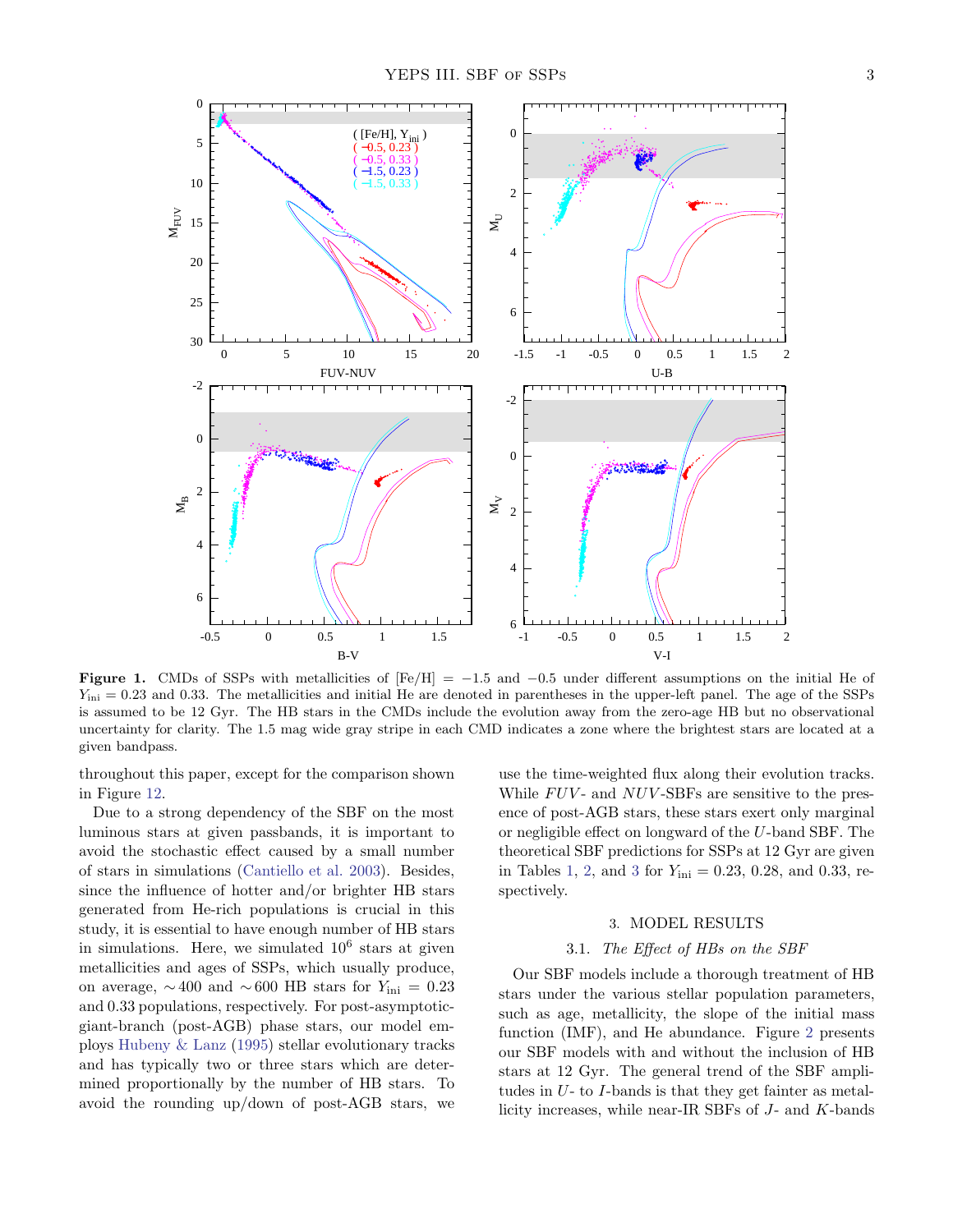

<span id="page-3-0"></span>Figure 2. YEPS SBF models with and without inclusion of HB stars. The solid and dashed lines correspond to the SBF models with and without HB stars, respectively, at the age of 12 Gyr. The absolute SBF magnitudes of SSPs in Johnson-Cousins UBV RIJK are presented in the left panel. The same SBF models for some selected filters on HST, SDSS, and 2MASS are shown in the right panel. All SBF magnitudes are given in the Vega mag system. The model parameters used for the comparison are denoted in the parenthesis in the right panel;  $t$ ,  $Y_{\text{ini}}$ , and  $s$  are for age, initial He, and the Salpeter index, respectively.

brighten with increasing metallicity. Since the mean luminosity used as the denominator of Equation [1](#page-1-0) overwhelms the variance of luminosity, the  $U$ - through  $I$ band SBFs show decrements at metal-rich regimes. The decreasing luminosity of the tip of RGBs with increasing metallicity is also part of the reason for this outcome. On top of this underlying trend, the effect of HB stars increases the SBF amplitudes in the short-wavelength passbands. For example, the U- and F336W-SBF amplitudes without HBs are fainter than the SBF with HBs in all metallicity regimes. As presented back in Figure [1,](#page-2-0) the mean  $M_U$  of HB stars is brighter than all the other stellar components in the metal-rich SSPs (see stellar populations with  $[Fe/H] = -0.5$  and  $Y_{\text{ini}} = 0.23$ ). The  $M_U$  of HB stars in the metal-poor populations is slightly fainter than that of RGB stars, but they are yet one of the most luminous stellar components in the CMD. This explains the brighter U- and F336W-SBF ampli-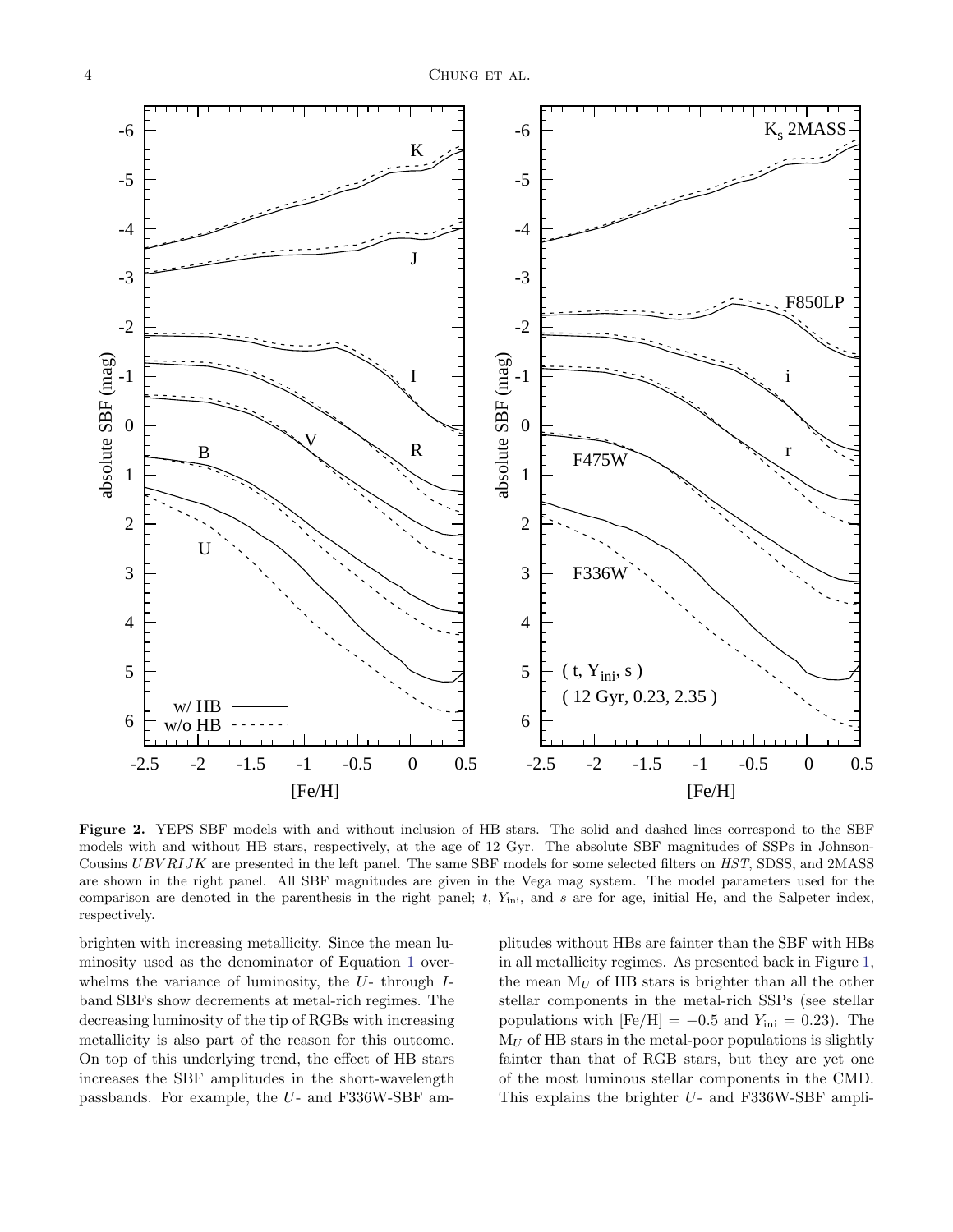

<span id="page-4-0"></span>Figure 3. Effect of the age on the SBF amplitudes in the same sets of passbands presented in Figure [2.](#page-3-0) The dashed, dotted, and solid lines are, respectively, for the SBF models of 3, 7, and 13 Gyr. The model parameters used for the comparison are denoted in the parenthesis in the right panel.

tudes with HBs compared to those without HBs in all metallicity regimes.

As the mean wavelength of passband increases, the intersections of the SBF models with and without HBs moves towards the metal-rich regime. From  $V$ - to  $I$ band, the SBFs of metal-poor ( $[Fe/H] \le -1.0$ ) SSPs with HB are fainter than the SBFs without HB stars. The blue HB stars which become fainter in these passbands are responsible for the less bright SBFs (see lower panels of Figure [1\)](#page-2-0), and the relative mean luminosity of HB stars at given passbands determines where the intersection points are located. This trend continues to near-IR bands of  $J$  and  $K$ .

## 3.2. The Effect of the Age on the SBF

Figure [3](#page-4-0) shows the SBFs as functions of [Fe/H] at ages of 3, 7, and 13 Gyr. The effect of age on the SBF can be interpreted as the close interplay of the three main characteristics of stellar populations, which depend on age. The first is the luminosity change of the bright RGBs due to the decreasing mean temperature with age. The fainter SBFs of older (7 and 13 Gyr) SSPs in the metalrich regime are the consequence of this effect. In con-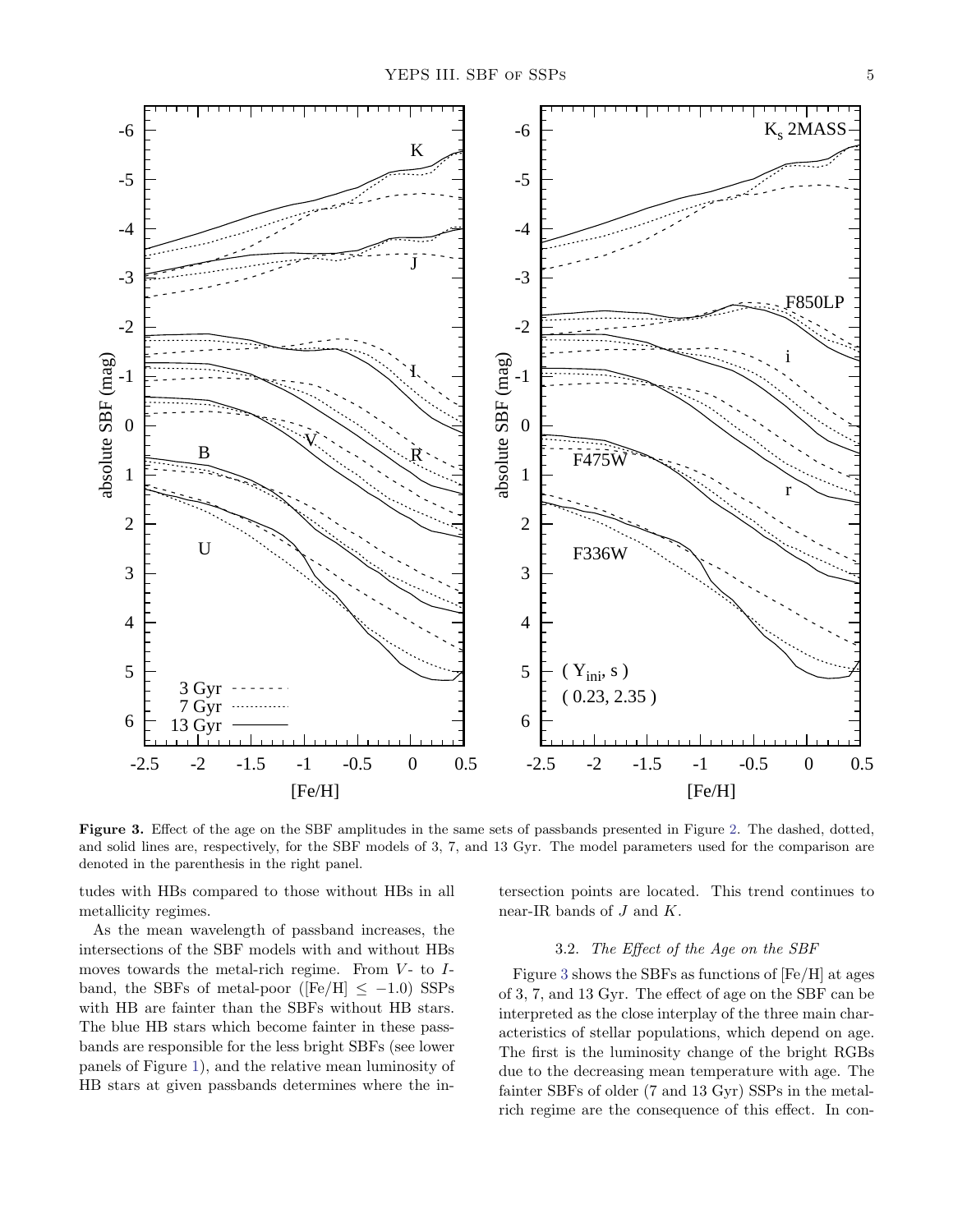

<span id="page-5-0"></span>Figure 4. Same as Figure [3,](#page-4-0) but for the effect of initial He on the SBF amplitudes. The solid, dotted, and dashed lines are, respectively, for the SBF models for  $Y_{\text{ini}} = 0.23, 0.28,$  and 0.33. The model parameters used for the comparison are denoted in the parenthesis in the right panel.

trast, the brighter SBFs of older SSPs in the metal-poor regime ( $[Fe/H] \le -1.5$ ) are the result of a larger number of RGB stars in the brightest luminosity bin. The second is a brighter turn-off and red HB stars associated with younger age populations. This effect explains the brighter SBFs for a 3 Gyr population from  $U$  to  $I$  in the metal-rich regimes. The third is hot blue HB stars from the old, metal-poor populations. This effect causes the almost same or even brighter U- and B-SBFs of 13 Gyr SSPs in the metal-poor regime compared to 3 Gyr SBF models.

The near-IR SBFs as a function of age in Figure [3](#page-4-0) are the expected outcome of the characteristics of the  $Y^2$ -isochrones employed in this study. As presented in [Kim et al.](#page-20-36) [\(2002](#page-20-36)) and [Yi et al.](#page-21-9) [\(2003\)](#page-21-9), the tip luminosity of RGBs of the  $Y^2$ -isochrones is brighter for older ages. Besides, unlike the optical magnitude of the tip of RGBs, which are inversely proportional to increasing metallicity, the near-IR magnitude of the tip of RGBs does not show such a trend. These effects are combined and explain the age evolution of the SBF amplitudes in the near-IR. The TP-AGB is also a critical evolutionary stage for young stellar populations with the ages of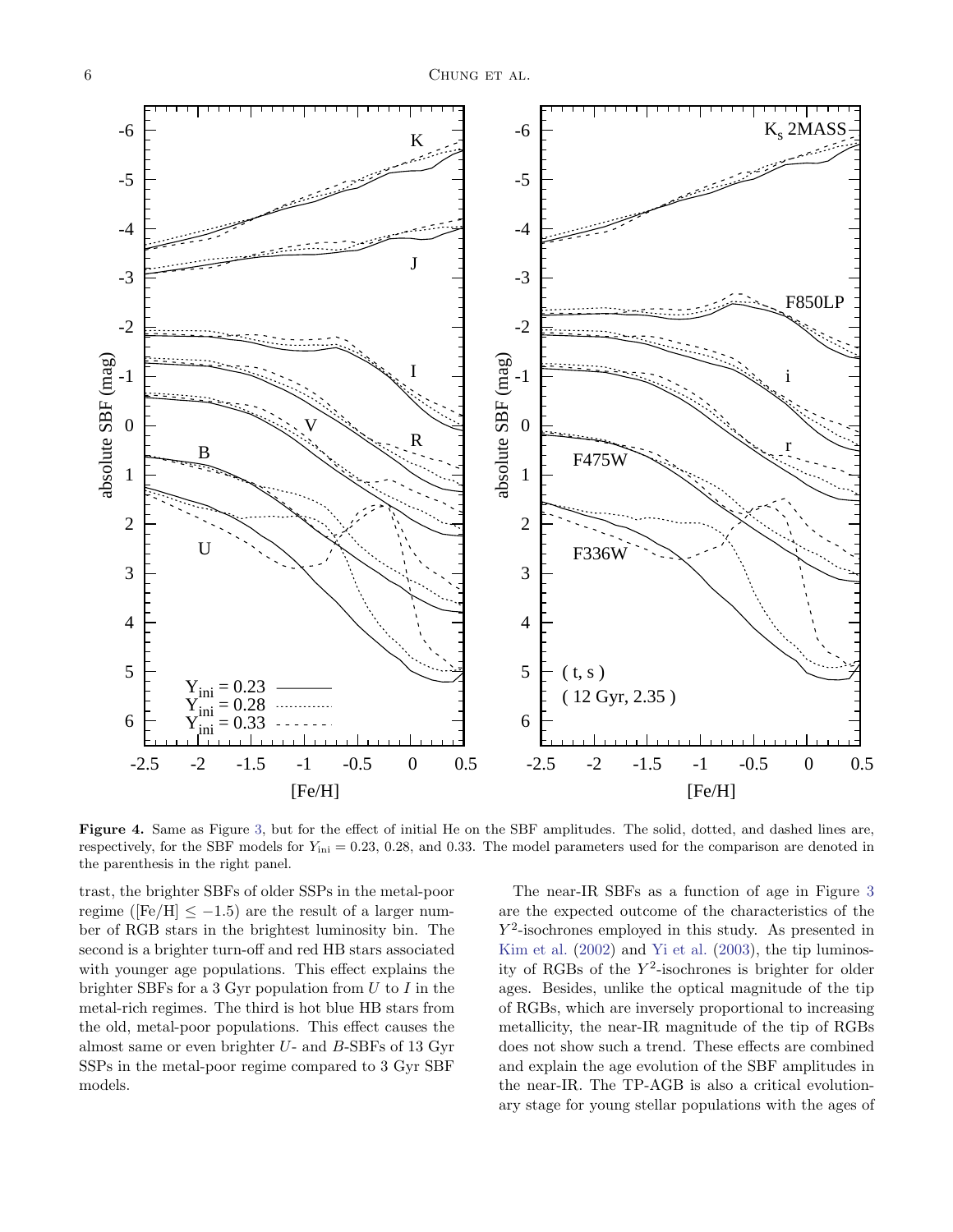

<span id="page-6-0"></span>Figure 5. YEPS models in the SBF versus integrated color planes with different assumptions on the initial He. (Left panel) The same as Figure [4](#page-5-0) but for the  $(V - I)$ <sup>0</sup> color. (Right panel) SDSS ugriz and 2MASS K<sub>s</sub> SBFs as functions of the  $(g - z)$ <sup>0</sup> color. All SBF magnitudes are given in the Vega mag system. The  $(V - I)_0$  color is based on the Vega mag system, while the  $(g - z)$ <sub>0</sub> color is in the AB mag system. The model parameters used for the comparison are denoted in the parenthesis in the right panel.

1 ∼ 3 Gyr, and has a significant impact on the near-IR SBFs (e.g., [Lee et al. 2010](#page-20-25)). A more detailed discussion on this effect is presented in Section [3.5.](#page-8-0)

### 3.3. The Effect of Helium on the SBF

He-rich stars, in general, evolve faster than normal-He stars. This leads to a noticeable change in the characteristics of He-burning stars when the age of stellar populations is old enough  $(≥ 10 \text{ Gyr})$ . Since the fast evolution reduces the mean stellar mass at given ages,

the He-rich population produces hotter HB stars than the normal-He population does. In addition, the He-rich population, at a given IMF, has more stars in the HB stage. As shown back in Figure [1,](#page-2-0) for a He-rich population with  $Y_{\text{ini}} = 0.33$ , blue HBs are produced even in the metal-rich regime with  $[Fe/H] \simeq -0.5$  when the age of the SSP is 12 Gyr, and their number is  $50\,\%$  greater than that of HBs from the normal-He  $(Y_{\text{ini}} = 0.23)$  population at the same metallicity.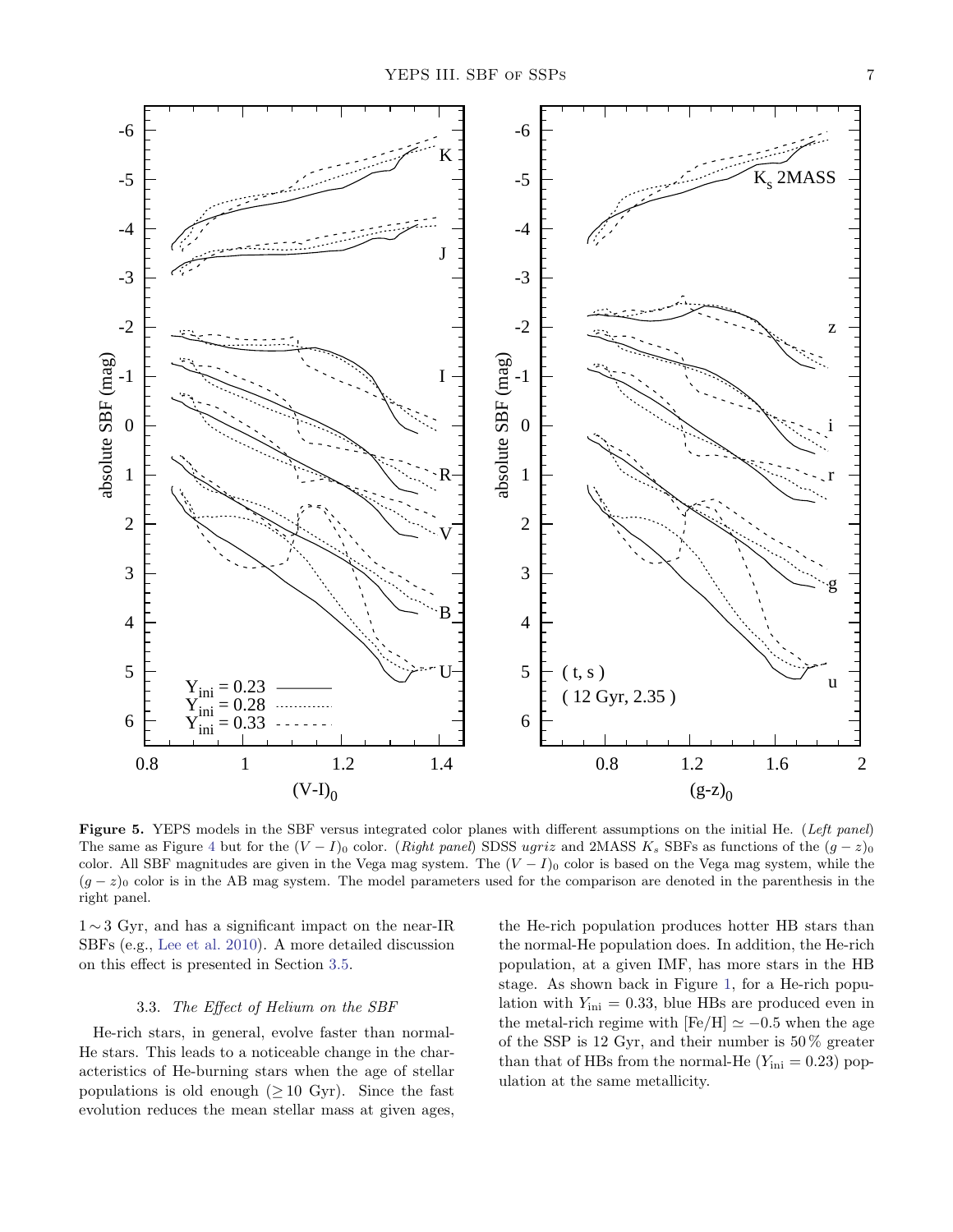

<span id="page-7-0"></span>Figure 6. Same as Figure [3,](#page-4-0) but for the effect of the slope of the IMF on the SBF amplitudes. The dotted, solid, and dashed lines are, respectively, for the adopted Salpeter indices of  $s = 1.35$ , 2.35, and 3.35. The model parameters used for the comparison are denoted in the parenthesis in the right panel.

Figure [4](#page-5-0) shows the effect of the He enhancement on the SBF in various passbands. The  $U$ - and  $B$ -SBFs of the  $Y_{\text{ini}} = 0.33$  population show great deviation from the SBF with normal-He with  $Y_{\text{ini}} = 0.23$  in the metal-rich regime ([Fe/H]  $\ge -1.0$ ). The U- and B-SBF magnitudes decrease as the mean temperature of HB stars at a given stellar parameter reaches  $T_{\text{eff}} \simeq 10,000 \,\text{K}$ . The typical temperature of the brightest blue HBs from  $Y_{\text{ini}} = 0.33$ population in the  $U$  CMD is  $10,000$  K (Figure [1\)](#page-2-0), and their contribution to the SBF amplitude is maximized when  $[Fe/H] \simeq -0.2$ . The jumps of U- and B-SBFs for models with  $Y_{\text{ini}} = 0.28$  at  $\text{[Fe/H]} = -1.0$  are also caused

by these hot HB stars. The  $U$ - and  $B$ -SBF magnitudes increase rapidly when the temperature of stars is either lower or hotter than 10,000 K.

The bright SBFs due to blue HB stars seen in  $U$ - and B-bands get weaker at a longer wavelength and almost disappear in the I-band. The I-, J-, and K-SBFs for the He-rich population, however, show slightly brighter magnitudes than those of the normal-He population in all the metallicity ranges. This is another manifestation of the fast evolution of He-rich stars, and it makes He-rich stellar populations mimic older ages. Although, in these near-IR bands, the luminosity of the brightest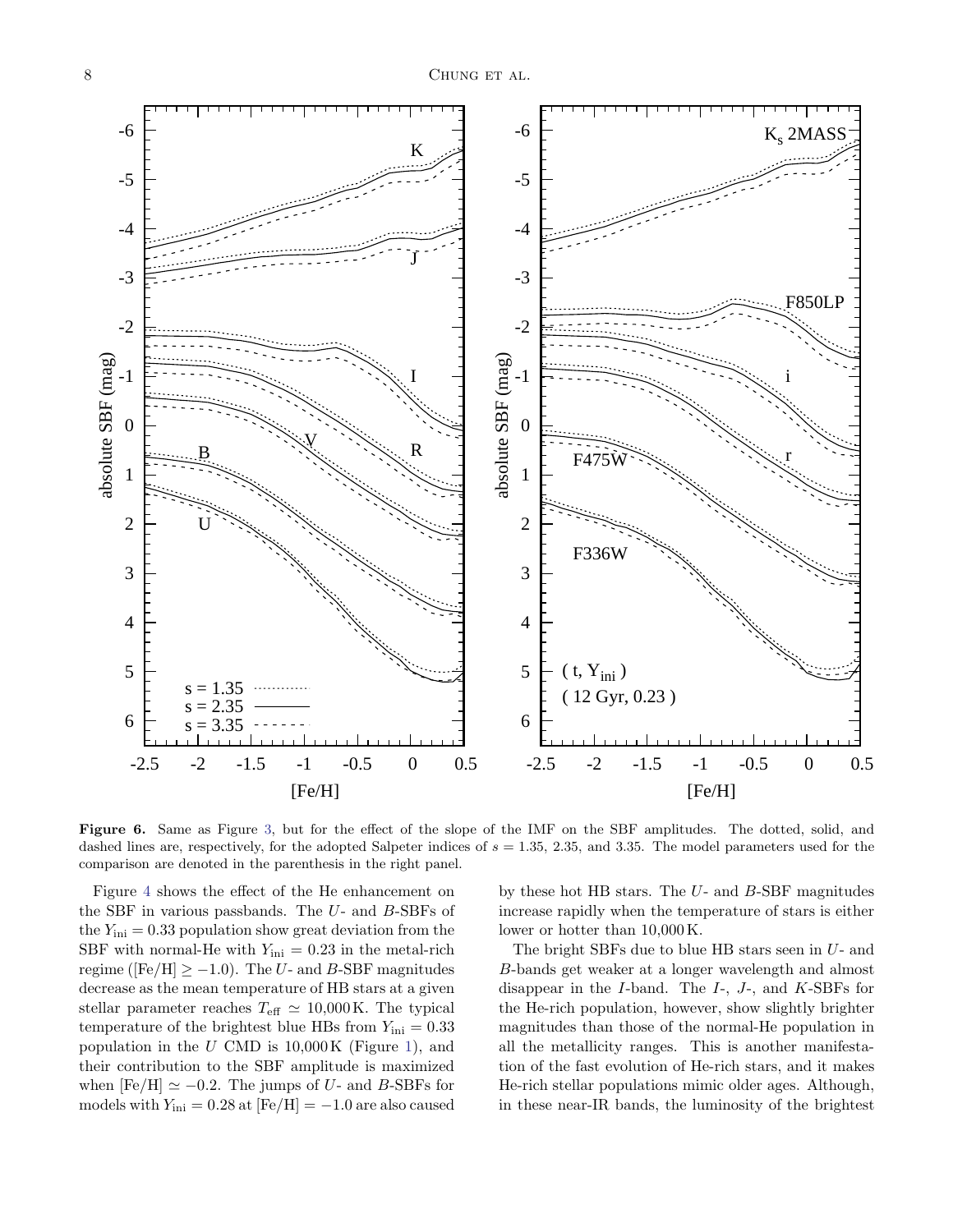RGB stars does not differ between the normal-He and He-rich populations, the number of stars located in the brightest RGBs is larger in the He-rich population compared to the normal-He population. These stars are responsible for slightly brighter SBFs in these passbands.

In Figure [5,](#page-6-0) we present the SBF magnitude versus color relations with respect to the different initial He assumptions. For the integrated  $(g - z)_0$  color, we use the AB mag system for the comparison. If we use the integrated colors as proxies for metallicity, the effect of enhanced He on SBF magnitudes is more exaggerated at a given color. Due to the well-established nonlinear color–metallicity relation of SSPs caused by hot blue HB stars (e.g., [Yoon et al. 2006](#page-21-10); [Lee et al. 2019\)](#page-20-39), the effects of metallicity and He are combined and result in sizable changes in the SBFs for various passbands. For instance, the effect of He-rich populations on the SBFs of relatively longward passbands is still present at  $(V I)_0 \gtrsim 1.1$  and  $(g-z)_0 \gtrsim 1.2$ . At a given  $(g-z)_0$  color of  $\sim$ 1.3, the SBFs of all SDSS bands and even the 2MASS  $K_s$ -band change at least  $\sim 0.4$  mag. We emphasize that, with the distances measured independently, our model could help to detect the presence of the He-rich stellar populations in galaxies.

Figures [4](#page-5-0) and [5](#page-6-0) show that although the  $Y_{\text{ini}} = 0.28$ population does not produce blue HB stars in the metalrich regime, it also makes the SBF brighter than in the normal-He populations. This may have an implication relevant to the double red-clump stars observed in the Milky Way bulge [\(McWilliam & Zoccali 2010;](#page-20-40) [Nataf et al. 2010\)](#page-20-41). If the brighter red-clump in the double red-clumps is originated from a He-rich population [\(Lee et al. 2015](#page-20-33); [Joo et al. 2017;](#page-20-34) [Lee et al. 2018](#page-20-42)) and if the double red-clump is a common phenomenon in external galaxies like the Milky Way bulge, then this also changes the  $U$ -,  $B$ -,  $V$ -,  $R$ -, and  $I$ -SBFs of external galaxies by  $\geq 0.3$  mag in the metal-rich regime.

### 3.4. The Effect of the IMF slope on the SBF

The IMF is a crucial factor that governs the SBF amplitude because it determines the number of bright stars in SSPs. Figure [6](#page-7-0) shows the SBF of three different slopes of IMFs under the Salpeter  $(s = 2.35)$ , top-heavy  $(s = 1.35)$ , and bottom-heavy  $(s = 3.35)$  assumptions at age of 12 Gyr. Compared to the standard Salpeter IMF, the bottom-heavy IMF increase the SBFs by  $0.1 \sim 0.2$ mags and the top-heavy IMF makes the SBFs brighter by ∼ 0.1 mag. The higher fraction of massive, luminous stars for the top-heavy IMF causes the enhanced SBF amplitudes.

It is noteworthy that recent studies suggest that IMFs of early-type galaxies varies with velocity dispersion  $(\sigma_V)$ ,  $\alpha$ -element enhancement, and metallicity (e.g., [van Dokkum & Conroy 2010](#page-21-11); [Cappellari et al.](#page-20-43) [2012\)](#page-20-43). Since the IMF slope change has only a marginal impact on the integrated colors such as  $(g - z)_0$  and  $(B - I)$ <sub>0</sub> [\(Chung et al. 2013a,](#page-20-31) see their Figure 2), our results present that slight shifts of SBFs originated from the different slope of IMFs are expected at a given metallicity.

### <span id="page-8-0"></span>3.5. The Effect of the TP-AGB on the SBF

The TP-AGB stars are relatively short-lived but the most luminous stars in the near-IR bands. Without the appropriate consideration of this evolutionary stage, the SBF model would seriously underestimate the SBF signals in the I- and near-IR bands. The TP-AGB phase is particularly important when the ages of stellar populations are young, ranging from 1 to 3 Gyr, because massive stars ( $> 1.5 M_{\odot}$ ) at these ages evolve into the TP-AGB stage (e.g., [Maraston 1998](#page-20-44); [Cantiello et al.](#page-20-19) [2003;](#page-20-19) [Lee et al. 2010](#page-20-25)). In order to examine the effect of TP-AGB stars on the SBF, we additionally construct the SBF models based on the BaSTI isochrones. The simplified treatment of the AGB evolutionary stage in the BaSTI stellar library enables to reproduce the integrated properties of TP-AGB stars in the near-IR bands [\(Pietrinferni et al. 2006\)](#page-20-37). We use the  $\alpha$ -element enhanced ( $\alpha$ /Fe] = 0.4), normal-He ( $Y_{\text{ini}} = 0.245$ ) BaSTI library [\(Pietrinferni et al. 2006\)](#page-20-37) with metallicities from  $Z = 0.0001$  to 0.04. Other input parameters employed in the SBF model based on the BaSTI isochrones are the same as those used in the YEPS model. In our models based on the BaSTI isochrones with  $10^6$  stars, the average number of stars in the TP-AGB phase is around 10.

In the left panel of Figure [7,](#page-9-0) we present the effect of TP-AGB stars on the SBFs in the Johnson-Cousins UBV RIJK photometric system. Although the quantitative fluctuation caused by the stochastic effect in conjunction with a small number of TP-AGB stars is present, the TP-AGB stars, in general, increases the SBF signals in all tested passbands. The impact of TP-AGB stars becomes more robust as the wavelength of measured passbands is shifted longward, and this effect makes even the K-band SBF almost  $\sim$ 1.51 mag brighter at the metallicity of  $[Fe/H] \sim -2.0$ . This trend continues to the I-band SBF with ∼0.46 mag decrease at the same metallicity. However, the effect is reduced to  $\leq 0.13$  when [Fe/H]  $\sim 0.0$ . Given that the typical metallicity of early-type galaxies is approximately solar metallicity, one should keep in mind this amount of the SBF magnitude shifts when using SBF models without TP-AGB stars. In Table [4,](#page-23-1) using our model comparison be-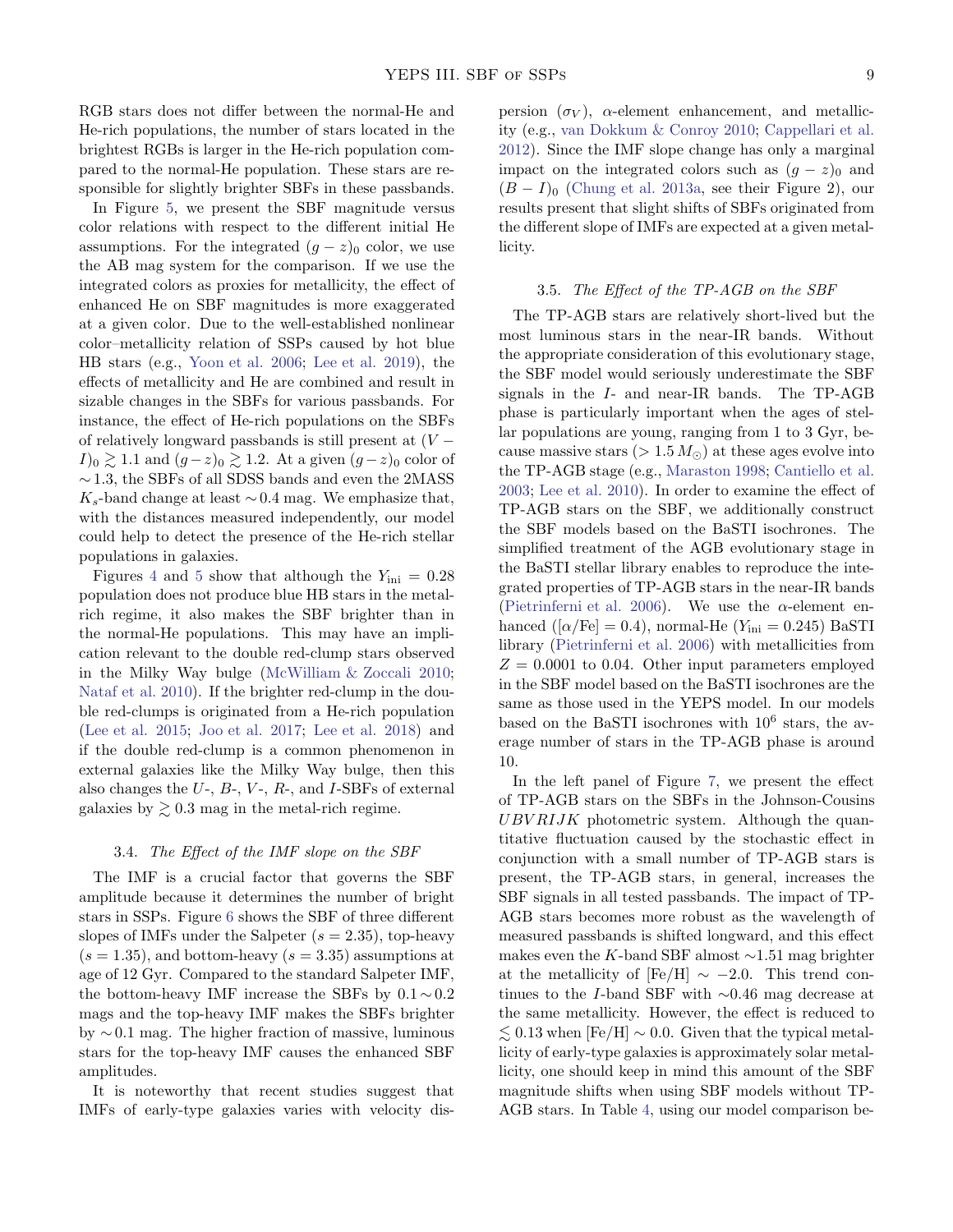

<span id="page-9-0"></span>Figure 7. SBF models with and without inclusion of TP-AGB stars. The employed stellar evolution tracks for this model are the BaSTI isochrones [\(Pietrinferni et al. 2006\)](#page-20-37). All SBF magnitudes are given in the Vega mag system. The adopted stellar parameters for the model are denoted in the parenthesis at the bottom of each panel. (Left panel) Solid and dashed lines are the SBF models with and without TP-AGB stars, respectively. (Right panel) Dotted and solid lines are, respectively, 3 and 12 Gyr models with TP-AGB stars for the same passbands as the left panel.

tween with and without the inclusion of TP-AGB stars, we summarize the SBF correction terms for normal-He models without TP-AGBs. To minimize the small number effect of TP-AGB stars, we derive the correction terms based on the seventh-order polynomial fit to the model data. Since the He-rich stars are less massive than normal-He stars at a given age [\(Chung et al. 2017\)](#page-20-32), the mean luminosity of He-rich TP-AGB stars is fainter than normal-He counterparts. We thus expect smaller correction terms for the He-enhanced SBFs without TP-AGBs. However, investigating both effects of He-enhancement and the inclusion of TP-AGBs on the SBF magnitude simultaneously is beyond the scope of this paper. We will fully discuss this issue in our upcoming paper.

In the right panel of Figure [7,](#page-9-0) we display the effect of the population age on the SBF model with TP-AGB stars. Unlike the SBFs without TP-AGBs in the left panel of Figure [3,](#page-4-0) the model shows slightly brighter SBFs in all metallicity ranges. The effect of TP-AGB stars is strengthened in the metal-poor regimes of near-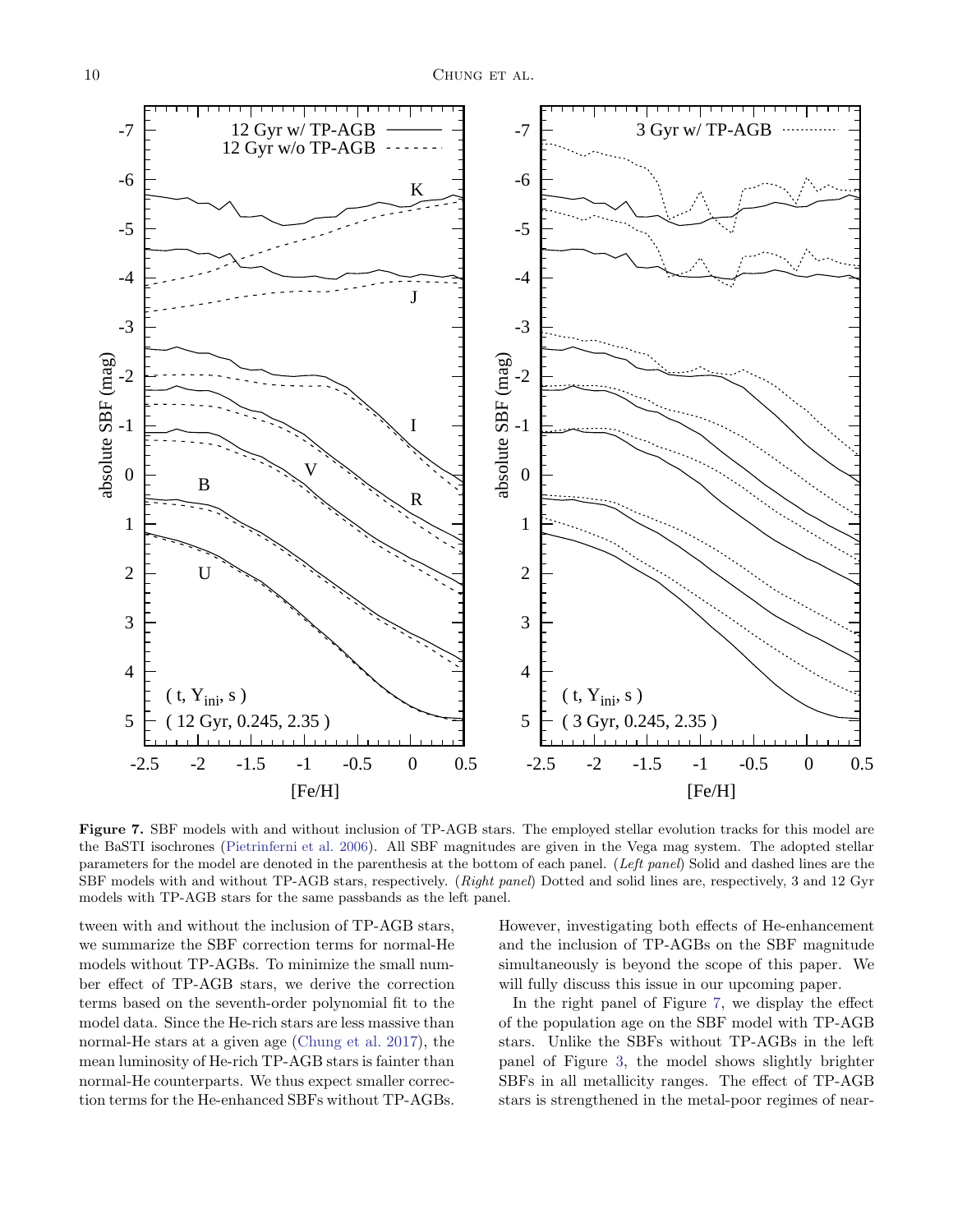

<span id="page-10-0"></span>Figure 8. Comparison in the SBF versus  $(V - I)$ <sub>0</sub> planes among the models using the BaSTI isochrones with TP-AGB stars (black solid lines) and without them (black dashed lines), and the canonical YEPS model (gray dashed lines). All SBF magnitudes are given in the Vega mag system, and the integrated  $(V - I)$ <sub>0</sub> color is based on the Vega mag system. (Left panel) The same as the left panel of Figure [7,](#page-9-0) but with the x-axis of  $(V - I)$ <sup>0</sup> instead of [Fe/H]. The adopted parameters for each model are denoted in the parenthesis at the bottom. (Right panel) The same models for the selected HST filters.

IR SBFs, causing almost  $\gtrsim 3$  mag brighter K-band SBF compared to the model without TP-AGB in Figure [3.](#page-4-0) We note that, even with the typical metallicity of earlytype galaxies  $(-0.5 < [Fe/H] < 0.5)$ , the SBF difference induced by the young TP-AGB stars is on average  $\sim$ 0.3 mag in K-band.

Figure [8](#page-10-0) compares SBF models with and without the inclusion of TP-AGB stars in the integrated  $(V - I)_{0}$ color. For early-type galaxies at  $1.05 \lesssim (V - I)_0 \lesssim 1.25$ , the effect of TP-AGB is up to  $0.2 \sim 0.3$  mag in  $I_z$ ,  $J_z$ , and

K-bands. We further examine the effect of the different choice of stellar evolution libraries on the SBF magnitudes in the figure. For a fair comparison with our models without TP-AGB stars, we simulate the SBF model without TP-AGB stars based on BaSTI isochrones as well. Although two models employed different stellar evolution libraries, both of SBF models without TP-AGB exert a fairly small effect on the overall shape of the SBF–color relations and agree well with each other. The small deviations and some offsets in certain metal-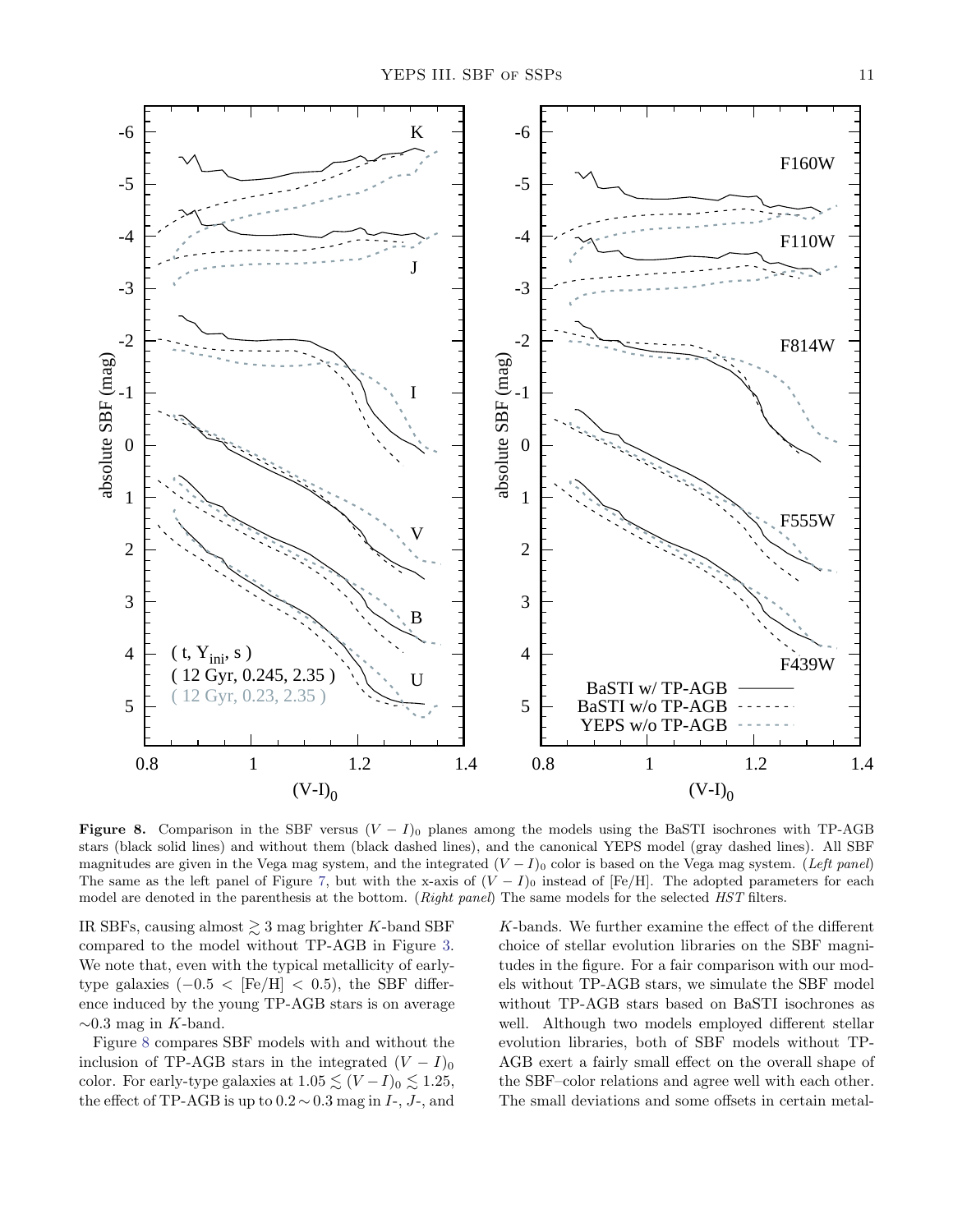

<span id="page-11-0"></span>Figure 9. Comparison of the YEPS model with [Blakeslee et al.](#page-20-16) [\(2001](#page-20-16)) and [Cantiello et al.](#page-20-19) [\(2003](#page-20-19)) models. (Left panel) The absolute SBF magnitudes of SSPs in Johnson-Cousins  $UBVRIJK$  are presented. Dashed-circle, dotted-square, and solid lines are, respectively, for the SBF models from [Blakeslee et al.](#page-20-16) [\(2001](#page-20-16)), [Cantiello et al.](#page-20-19) [\(2003](#page-20-19)), and YEPS. To compare similar-age SBFs, the ages of SBF models from [Blakeslee et al.](#page-20-16) [\(2001](#page-20-16)) and [Cantiello et al.](#page-20-19) [\(2003](#page-20-19)) are, respectively, chosen as 12.6 and 13 Gyr, which are equivalent to 12 Gyr of YEPS [\(Chung et al. 2013a](#page-20-31)). The initial He abundance for all models is  $Y_{\text{ini}} = 0.23$ . All models assume the standard Salpeter index for the slope of the IMF. The SBF magnitudes and the integrated  $(V-I)_0$  color are given in the Vega mag system. Our models are placed in the lower parts of the other two models. (Right panel) The same as the left panel but for the selected HST filters.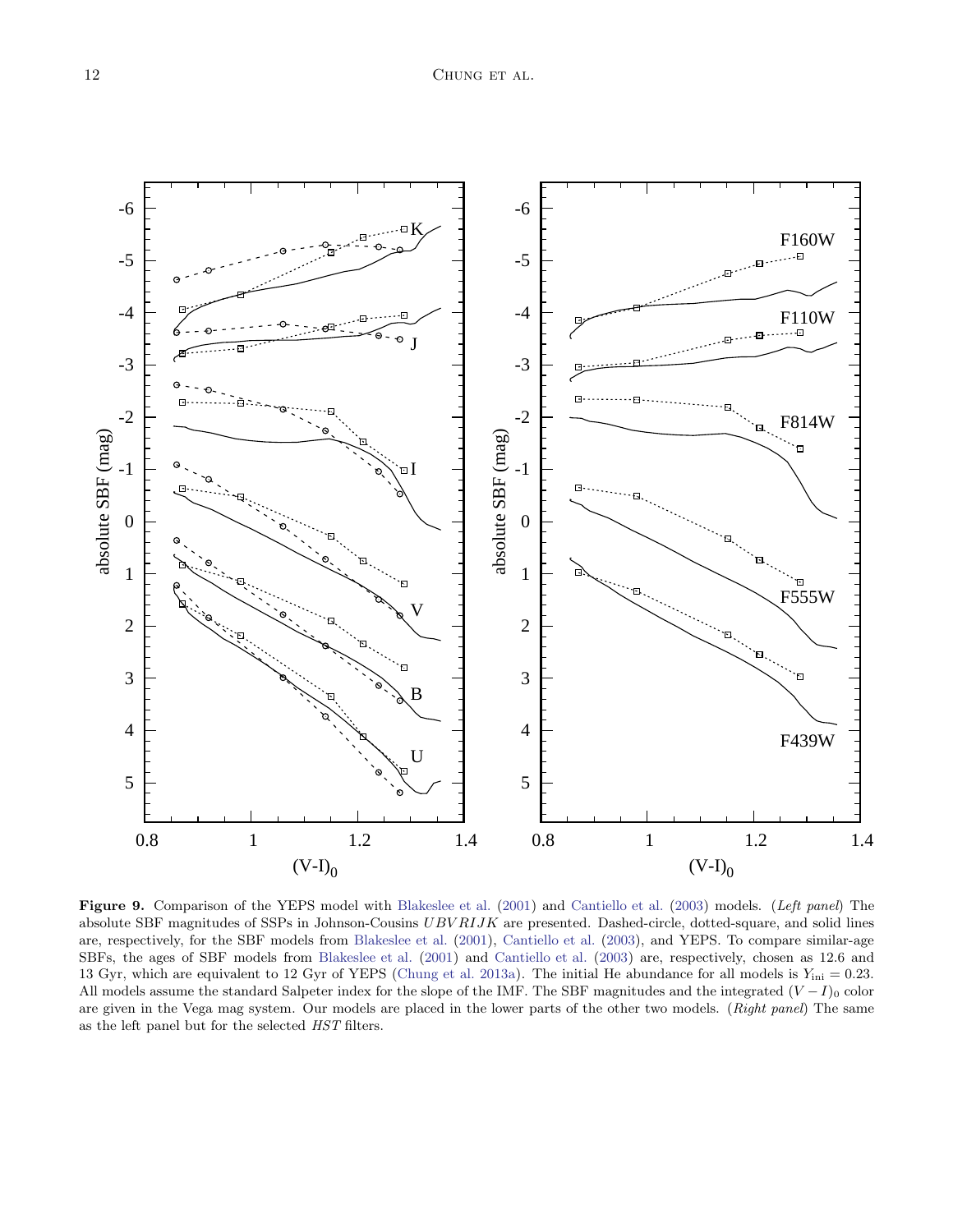licity regions are caused by the intrinsic characteristics of the employed stellar libraries. However, the choice of different stellar evolution libraries causes the systematic shift in color and results in the almost ∼1 mag change in the F814W-SBF. Therefore, a careful recalibration of models based on the empirical SBF–color relation is needed when analyzing the stellar population of galaxies within those colors of interest (e.g.,  $(V - I)_0 \sim 1.25$ ).

## 4. COMPARISON WITH OTHER MODELS AND OBSERVATIONS

#### 4.1. Comparison with Other Models

Figure [9](#page-11-0) compares our SBF model with other existing SBF models. In the left panel, although all three models were constructed under the different sets of ingredients and assumptions, our model for the normal-He population shows reasonable agreement with the general trend of both [Blakeslee et al.](#page-20-16) [\(2001](#page-20-16)) and [Cantiello et al.](#page-20-19) [\(2003\)](#page-20-19) models. In particular, the metal-poor part shows a better fit with [Cantiello et al.](#page-20-19) [\(2003\)](#page-20-19), while the metalrich part follows [Blakeslee et al.](#page-20-16) [\(2001\)](#page-20-16) better. In the right panel, the SBFs of selected HST passbands are compared with [Cantiello et al.](#page-20-19) [\(2003\)](#page-20-19), showing similar trends with those in Johnson-Cousins passbands.

The SBF amplitude of I at blue  $(V - I)$ <sub>0</sub> colors ( $\leq$ 1.1) shows values lower than the other models by  $\sim 0.5$ mag. This is due to the input stellar evolution model of our SBFs that is incomplete in the TP-AGB phase. As demonstrated back in Figures [7](#page-9-0) and [8,](#page-10-0) in the metalpoor regime, the TP-AGB stars notably change the Iand near-IR SBF magnitudes. In addition, the choice of stellar evolution library is also the part of a reason for this offset. The BaSTI isochrones yield brighter SBFs under the same condition (see Figure [8\)](#page-10-0) compared to the  $Y^2$ -isochrones. These effects seem to cause a deviation of our I-SBF from other models. The different choice of stellar evolution tracks or the inclusion of TP-AGB stars would improve the fit to the other models for normal-He populations.

# 4.2. Comparison with Observations of the Milky Way Globular Clusters

Figure [10](#page-13-0) presents the comparison of our  $V$ - and  $I$ -SBFs at 12 Gyr with the Galactic GCs. The SBF magnitudes, colors, and distance modulus for each GC are from [Ajhar & Tonry](#page-19-2) [\(1994](#page-19-2)). In order to demonstrate the differences due to the choice of initial He, we plot models for  $Y_{\text{ini}} = 0.23, 0.28, \text{ and } 0.33$ . In the upper-left panel, the wavy feature appeared in the He-rich model  $(Y_{\text{ini}} = 0.33)$  is caused by the different sensitivity to temperature between  $(V - I)_0$  and the SBF magnitudes for a given population. The V -SBF models show reasonable matches to the Galactic GCs within observational uncertainties. The I-SBF models, regardless of the choice of the initial He, predict fainter SBFs compared to the observed GCs. After we apply the TP-AGB correction (Table [4\)](#page-23-1) for  $V$ - and  $I$ -SBFs and the integrated color shifts (gray lines), the offset in the Iband is much reduced. A small number of stars in the observed GCs ( $N_{\text{star}} \sim 10^5$ ) might also be responsible for the offsets of I-SBFs. We mark GCs hosting extreme HB stars originated from He-rich populations [\(Lee et al.](#page-20-45) [2007\)](#page-20-45) in gray color and find that the GCs with extreme HBs do not show any particular trend with respect to the normal GCs. Although the He-rich population decrease SBF magnitudes in the metal-poor regime, the most dramatic effect of the He-rich population on the SBF is expected in  $U$ - and  $B$ -bands in the metal-rich region  $((V - I)_0 \geq 1.1)$ .

In the upper-right panel, we compare our SBF models with the Galactic GCs in the  $(V - I)_{\text{SBF}}$  color and  $(V - I)$ <sub>0</sub> plane. The model in the metal-poor regime appears consistent with the observation within the observational errors. The fainter I-SBF model may be the cause of bluer  $(V - I)_{\text{SBF}}$  colors compared to some metal-poor GCs with redder  $(V - I)_{\text{SBF}}$ . Since the TP-AGB corrections for both  $V$ - and  $I$ -SBFs make SBFs brighter, the models do not vary much on the SBF color versus the integrated color plane. The SBFs of  $Y_{\text{ini}} = 0.28$  and 0.33 show deviation from normal-He SBFs in metal-poor  $(0.9 \leq (V - I)_0 \leq 1.1)$  and metalrich  $(1.1 \leq (V - I)_0 \leq 1.3)$  regime, respectively. The main driver of these features is hot blue HB stars, which occur at different metallicities according to the initial He. If SBFs in shorter bands such as  $B$  and  $V$  are available for metal-rich GCs with extended blue HB stars (e.g., NGC 6388 and NGC 6441; [Yoon et al. 2008\)](#page-21-12), the effect of He-rich populations on the SBF colors can be verified.

In the lower panels, we make the same comparison in the SBF magnitude versus  $Mg_2$  and  $H\beta$  diagrams. The selected absorption indices are usually used as proxies for metallicity and age of stellar populations. We utilize absorption indices of [Kim et al.](#page-20-46) [\(2016\)](#page-20-46), which compiled the Lick absorption indices of 53 Galactic GCs. Although the matched GCs are mostly located in the metal-poor region, where the He-enhanced SBFs are indistinguishable from the normal-He SBFs, our models show similar trends with the observations. The SBF measurements of metal-rich Galactic GCs in the short wavelength bands are needed to verify and calibrate our He-rich SBF models.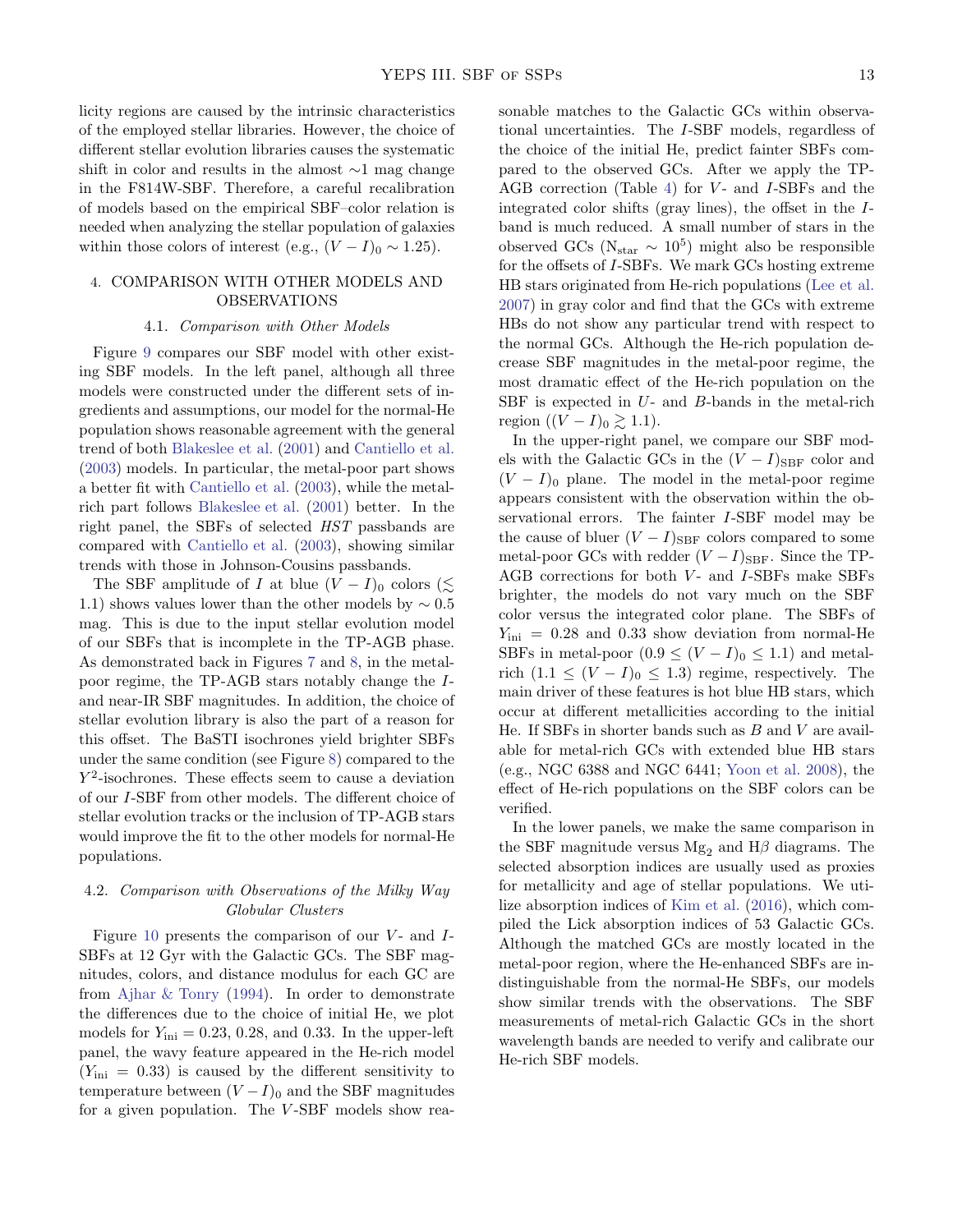

<span id="page-13-0"></span>Figure 10. Comparisons between the YEPS SBF model and Galactic GC observations. The upper row shows the absolute V- and I-SBF magnitudes (upper-left panel) and  $(V - I)_{\text{SBF}}$  (upper-right) as functions of  $(V - I)_{0}$ . The lower row shows the absolute V- and I-SBF magnitudes as a function of  $Mg_2$  (lower-left) and  $H\beta$  (lower-right). The absorption indices of Galactic GCs are obtained from [Kim et al.](#page-20-46) [\(2016\)](#page-20-46). Different initial He assumptions of  $Y_{\text{ini}} = 0.23, 0.28,$  and 0.33 are, respectively, shown as solid, dotted, and dashed lines. The model parameters for age and the slope of the IMF are, respectively, 12 Gyr and  $s = 2.35$ . All SBF magnitudes and the integrated  $(V - I)_0$  color are given in the Vega mag system. The same  $Y_{\text{ini}} = 0.23$  models after applying the TP-AGB correction are shown in gray lines. Squares are the SBFs of Galactic GCs from [Ajhar & Tonry](#page-19-2) [\(1994\)](#page-19-2). Gray squares mark Galactic GCs hosting extreme HB stars classified by [Lee et al.](#page-20-45) [\(2007](#page-20-45)).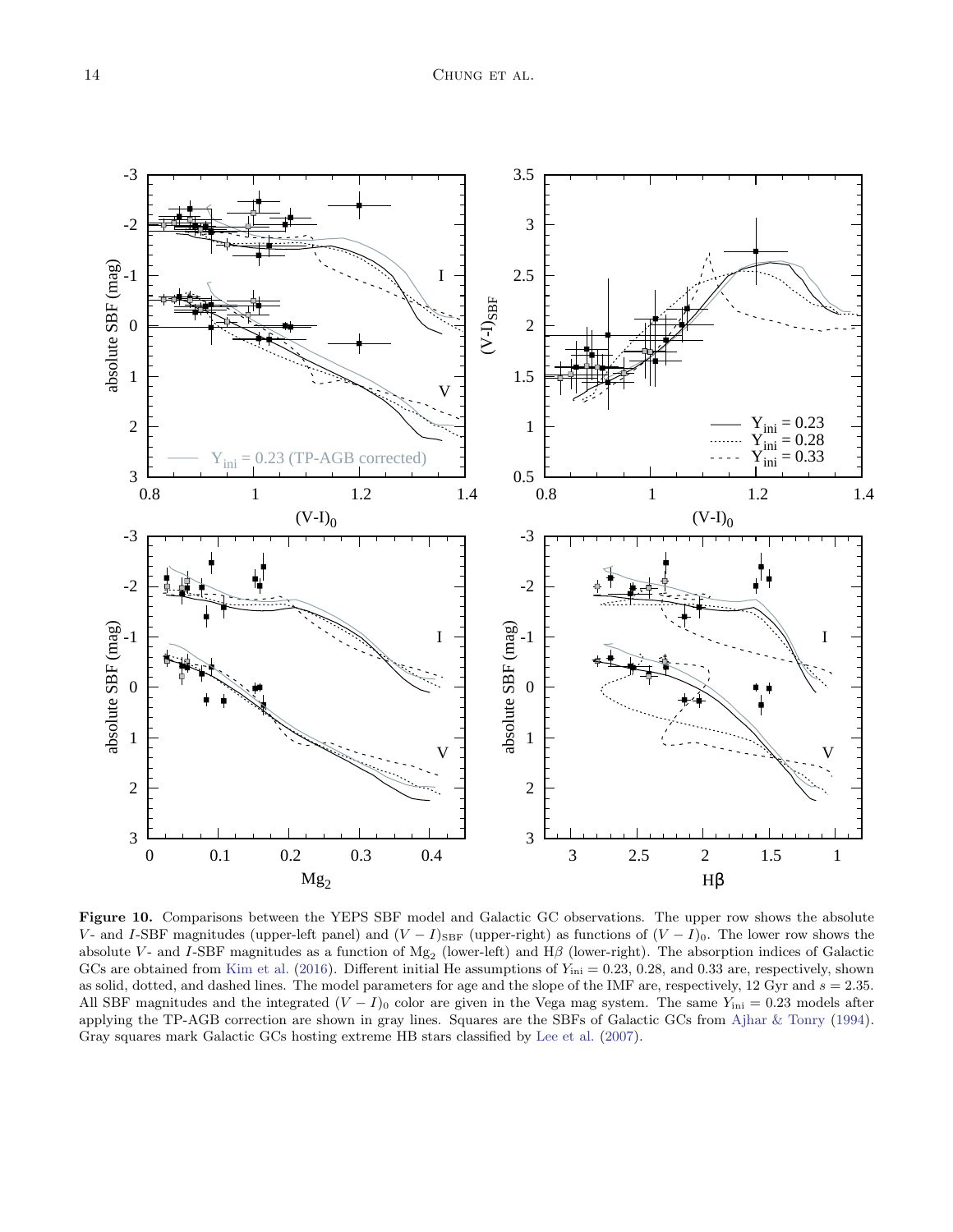

<span id="page-14-0"></span>Figure 11. (Upper panels) Comparisons between the YEPS SBF model and early-type galaxy observations in  $V$  and  $I$ . The absolute V- and I-SBF magnitudes (left panel) and  $(V - I)_{\text{SBF}}$  (right) are shown as functions of  $(V - I)_{0}$ . The SBF models are the same as in Figure [10.](#page-13-0) Filled squares are early-type galaxies from the HST ACS observation by [Cantiello et al.](#page-20-8) [\(2007b\)](#page-20-8). Open circles are early-type galaxies from data compiled by [Cantiello et al.](#page-20-19) [\(2003](#page-20-19)). (Lower panels) Same as the upper panels but for B and I SBFs. Filled triangles are six early-type galaxies from the HST ACS observation by [Cantiello et al.](#page-20-7) [\(2007a](#page-20-7)).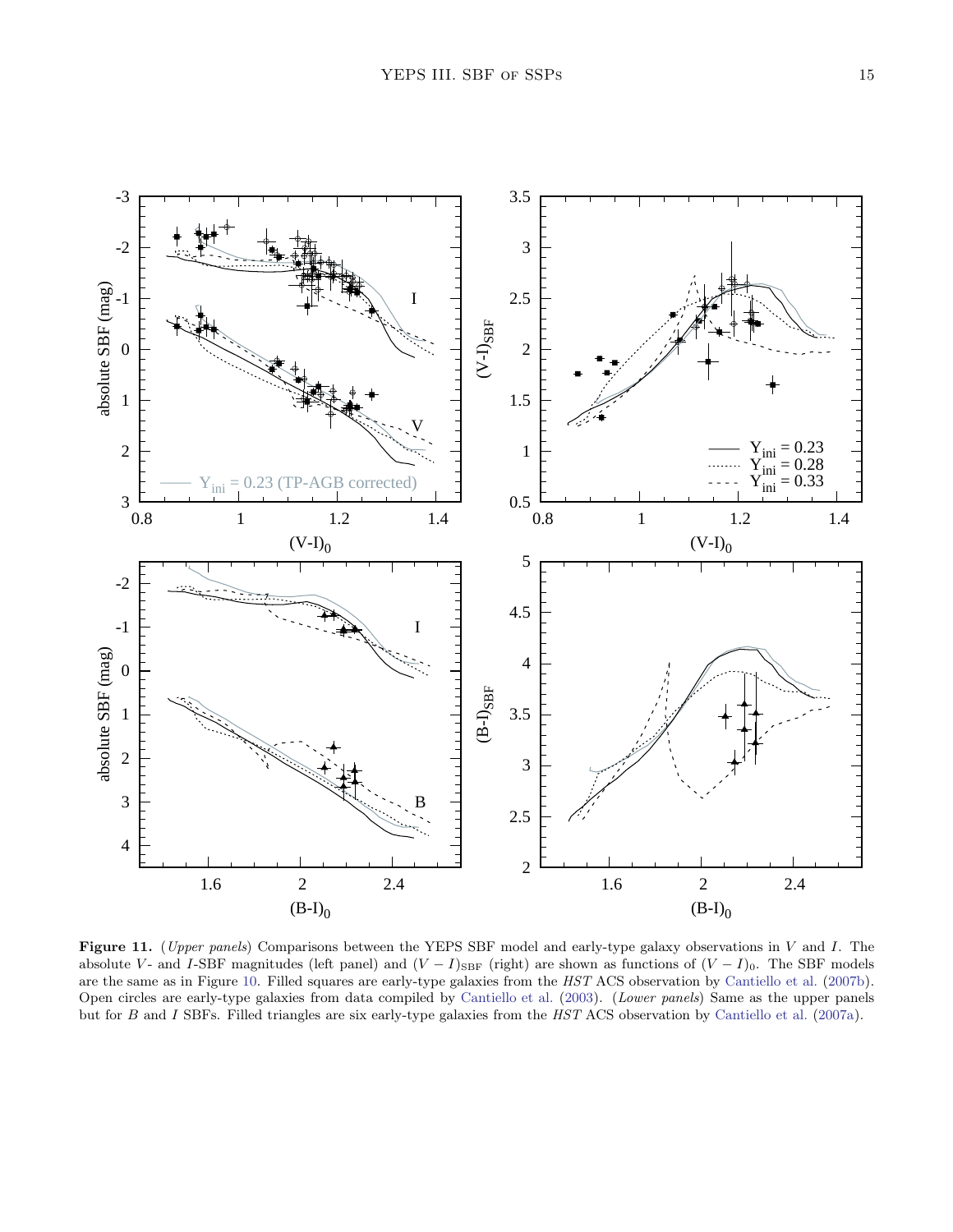

<span id="page-15-0"></span>Figure 12. Comparing the empirical SBF versus color relations with the YEPS SBF predictions. Open circles are early-type galaxies in the Virgo Cluster and data are from [Tonry et al.](#page-21-4) [\(2001](#page-21-4)), [Mei et al.](#page-20-3) [\(2007\)](#page-20-3), and [Cantiello et al.](#page-20-47) [\(2018](#page-20-47)). Thick solid lines are empirical SBF–color relations in the literature. Solid, dotted, and dashed lines are for different assumptions on the initial He of  $Y_{\text{ini}} = 0.23, 0.28,$  and 0.33. The SBF models for  $z_{850}$ - and *i*-bands are in the AB mag system, and the integrated colors for those bands follow the same photometric system. The same  $Y_{\text{ini}} = 0.23$  models after applying the TP-AGB correction are shown in gray lines. The adopted distance modulus for the Virgo Cluster is  $(m - M)_{\text{Virgo}} = 31.09$  mag [\(Blakeslee et al.](#page-20-4) [2009](#page-20-4)).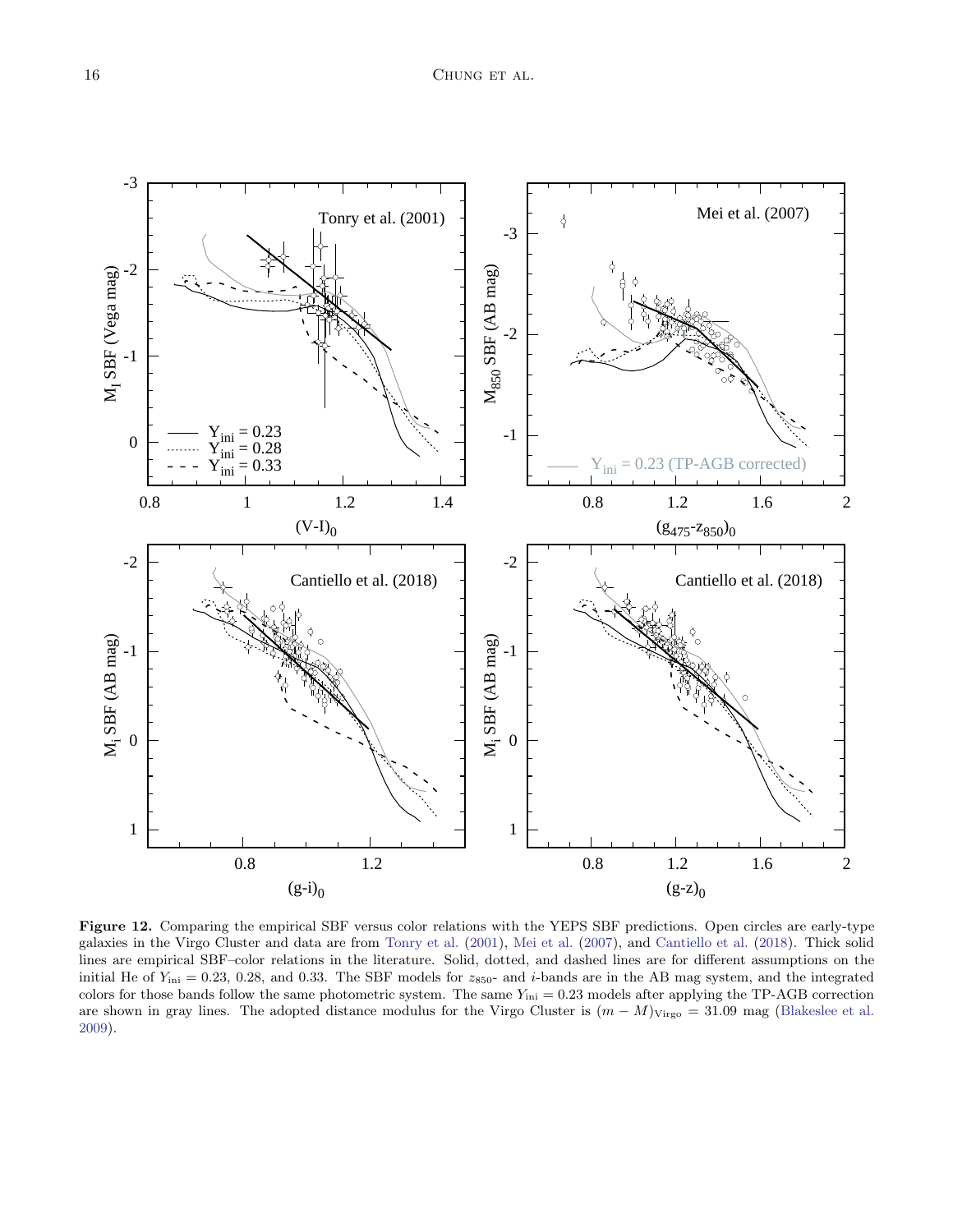

<span id="page-16-0"></span>Figure 13. Comparisons between the YEPS SBF model and early-type galaxy observations in the absolute SBF mags versus absorption indices planes. The absolute V- and I-SBF mags are shown as functions of Mgb (upper-left panel),  $\langle Fe \rangle$  (upper-right),  $Mg_2$  (lower-left), and H $\beta$  (lower-right). Black and blue solid (dashed) lines are the 12 Gyr (3 Gyr) models for  $Y_{\rm ini} = 0.23$  and 0.33, respectively. Gray solid (dashed) lines are 12 Gyr (3 Gyr) models for  $Y_{\text{ini}} = 0.23$  after applying the TP-AGB correction. The slope of the IMF is  $s = 2.35$  for all models. All SBF magnitudes are in the Vega mag system. Open symbols are galaxies which have the SBF data from [Cantiello et al.](#page-20-19) [\(2003\)](#page-20-19) and the absorption-line data from [Lee & Worthey](#page-20-48) [\(2005](#page-20-48)) (circles) and Sánchez-Blázquez et al. [\(2006\)](#page-20-49) (triangles). Filled squares in the lower panels are galaxies with the SBF data from [Cantiello et al.](#page-20-7) [\(2007a](#page-20-7)).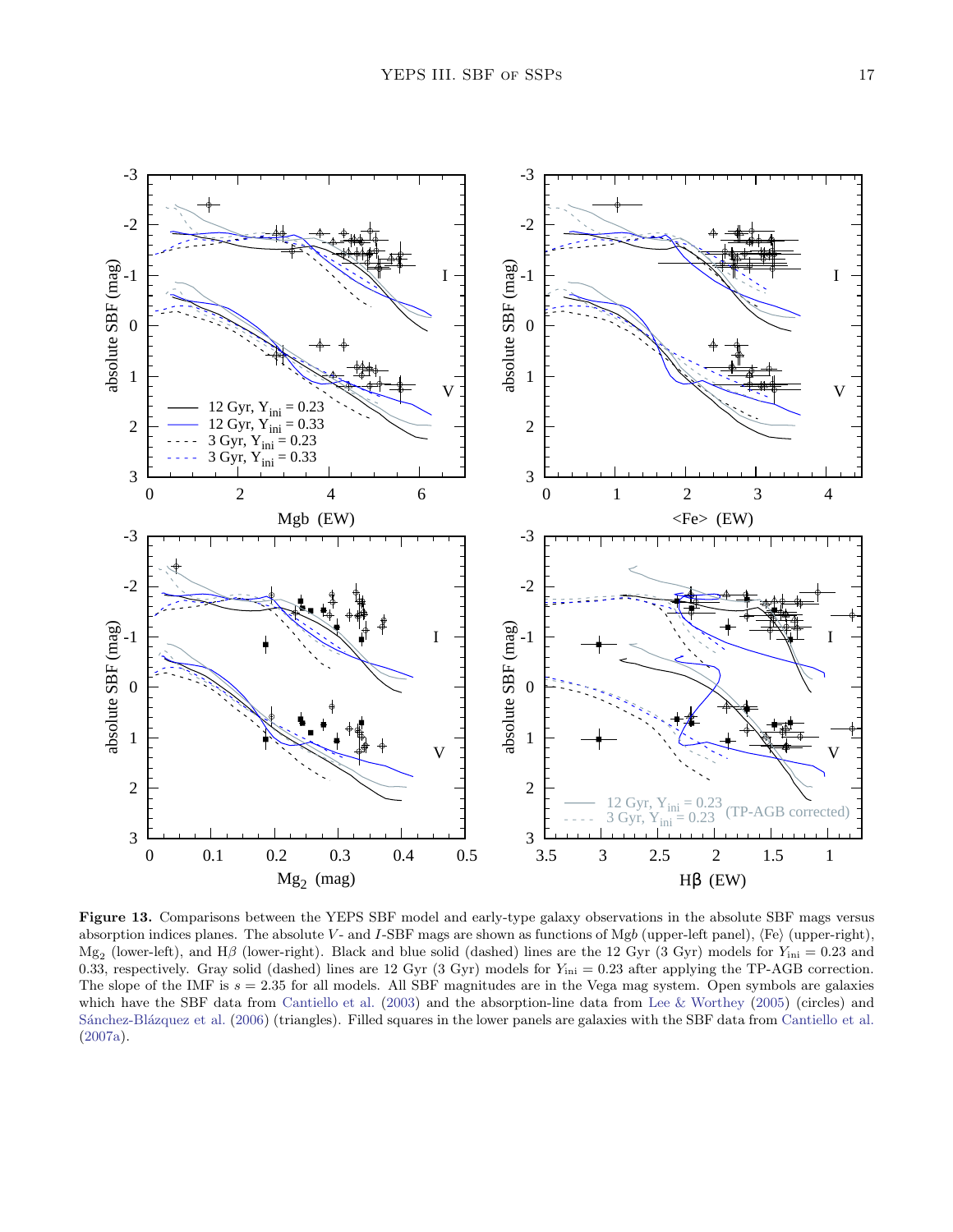# 4.3. Comparison with Observations of Early-type Galaxies

The SSP models are rather too simple to represent the whole characteristics of galaxies that consist of composite stellar populations. Nevertheless, understanding and predicting stellar populations of galaxies based on the 'SSP-equivalent' SBF is an attractive part of this study. In Figure [11,](#page-14-0) we compare the SBF of early-type galaxies [\(Cantiello et al. 2003](#page-20-19), [2007b](#page-20-8)[,a\)](#page-20-7) in  $B, V,$  and  $I$ with our SBF models. Each distance modulus is adopted from the same literature cited above. In the upper-left panel, the galaxies as a whole follow the TP-AGB corrected model for the normal-He population. Given the SBF variation due to the population uncertainties, our model shows fairly good agreements with the observation. On the other hand, the early-type galaxies in the B-SBF (lower-left panel) follow well with the He-rich SBF model. As mentioned in Section 3.3, the He-rich population's effect becomes more influential as the mean wavelength of passband decreases. Hence, this may be an indication of the presence of the He-rich population in these galaxies. However, a similar trend is also expected in the younger age model or top-heavy IMF model, so the detailed population analysis is still needed to verify the He-rich population consisting of these galaxies. In the right panels, we present the SBF colors as functions of colors. The effect of the He-rich population significantly changes  $(B - I)_{\text{SBF}}$  colors. Some of the galaxies showing stronger B-SBFs in the left panel appear to lie closer to the He-rich population model. Although there exist other parameters affecting the SBF magnitude, given the typical metallicity of early-type galaxies, the SBF in the shorter wavelength passbands can be useful for detecting He-rich populations.

Figure [12](#page-15-0) presents the comparisons of our models with empirical SBF–color relations defined by the Virgo Cluster galaxies [\(Tonry et al. 2001;](#page-21-4) [Mei et al. 2007;](#page-20-3) [Cantiello et al. 2018\)](#page-20-47). Note that in the upper-left panel, the empirical fit of [Tonry et al.](#page-21-4) [\(2001](#page-21-4)) is based on galaxies in the Virgo Cluster and other clusters and groups, and open circles represent the Virgo Cluster galaxies only. The distance modulus for the Virgo Cluster is adopted from [Blakeslee et al.](#page-20-4) [\(2009](#page-20-4)) as  $(m - M)_{\text{Virgo}} =$ 31.09. We use the AB mag system for  $i$ - and  $z_{850}$ -SBFs. The integrated colors for  $(g_{475} - z_{850})_0$ ,  $(g - i)_0$ , and  $(g - z)_0$  are also shown in the AB mag system. Even after the correction for TP-AGBs, there exists some degree of systematic offsets between our normal-He SBF models and the empirical relations for red galaxies with  $(g - i)_0 \gtrsim 0.9$  and  $(g - z)_0 \gtrsim 1.2$  in the lower panels. This may be attributed to the incompleteness of our SBF models or the choice of stellar evolutionary library.

Interestingly, the direction of offsets from TP-AGB corrected models shown in the lower panels is similar to the He enhancement effect of the  $0.28 \le Y_{\text{ini}} \le 0.33$ populations. This result is qualitatively consistent with the comparison presented in the lower left panel of Fig-ure [11.](#page-14-0) As in the I-SBF, the *i*-SBF for  $Y_{\text{ini}} = 0.33$ becomes fainter than normal-He models. The fainter i-SBF of galaxies in the lower panels may show some hint for the presence of the He-rich population. However, considering that other possible SBF variations originated from different assumptions on the stellar population studied in this paper yield brighter or fainter i- $SBF<sup>1</sup>$  $SBF<sup>1</sup>$  $SBF<sup>1</sup>$ , it is hard to claim that only the He-rich population can explain this mismatch. Again, further in-depth studies are needed to confirm the presence of the He-rich populations in early-type galaxies.

In Figure [13,](#page-16-0) we compare our population models with early-type galaxies in the SBF magnitude versus Mgb,  $\langle \text{Fe} \rangle$ , Mg<sub>2</sub>, and H $\beta$  planes. The early-type galaxy sample is a subsample of [Cantiello et al.](#page-20-7) [\(2007a\)](#page-20-7), having observed absorption indices. We also match early-type galaxies in [Cantiello et al.](#page-20-19) [\(2003\)](#page-20-19) with available absorption indices from [Lee & Worthey](#page-20-48) [\(2005](#page-20-48)) and Sánchez-Blázquez et al. [\(2006\)](#page-20-49). We choose Mg b,  $\langle \text{Fe} \rangle$ , and  $Mg_2$  as metallicity indicators and  $H\beta$  as an age indicator. Note that SBFs and spectral indices have different radial coverages, and this might cause an extra scatter of data. The SBF magnitudes versus Mg  $b$ ,  $\langle Fe \rangle$ , and Mg<sub>2</sub> are similar to the SBF magnitudes versus  $(V - I)_0$ in Figures [10-](#page-13-0)[12.](#page-15-0) In the Mg b, Mg<sub>2</sub> and  $\langle \text{Fe} \rangle$  versus SBF plane, the He-rich SBF models for different ages do not differ significantly from one another. By contrast, in the  $H\beta$  versus SBF, the different age assumptions (3 and 12 Gyr) are well separated from each other. One galaxy (NGC 2865) with strong H $\beta$  of ~3.0 firmly suggests the existence of younger populations in this galaxy.

For detecting the He-rich population within galaxies, we suggest the most favorable combination of the SBFs and absorption indices, which are least affected by other stellar population parameters. Figure [14](#page-18-0) shows the plots of  $Mg_2$ ,  $H\beta$ ,  $(B - V)_{SBF}$ ,  $(U - V)_{SBF}$ , and  $(NUV - V)_{\text{SBF}}$ . In the top and center panels, the blue shaded areas  $[(B - V)_{\text{SBF}} \leq 1.3, (U - V)_{\text{SBF}} \leq 2.5,$  $0.15 \leq Mg_2 \leq 0.35$ , and  $1.5 \leq H\beta \leq 2.5$  are where the effect of hot HB stars originated from the He-rich population can be maximized, and neither normal-He nor young population cannot enter. We also show the TP-AGB corrected prediction of our  $Y_{\text{ini}} = 0.23$  SBF

<span id="page-17-0"></span><sup>&</sup>lt;sup>1</sup> A higher efficiency of mass loss in the AGB/TP-AGB phase would imply the fainter i-band SBF (see e.g., [Cantiello et al.](#page-20-19) [2003](#page-20-19); [Raimondo et al. 2005](#page-20-18)).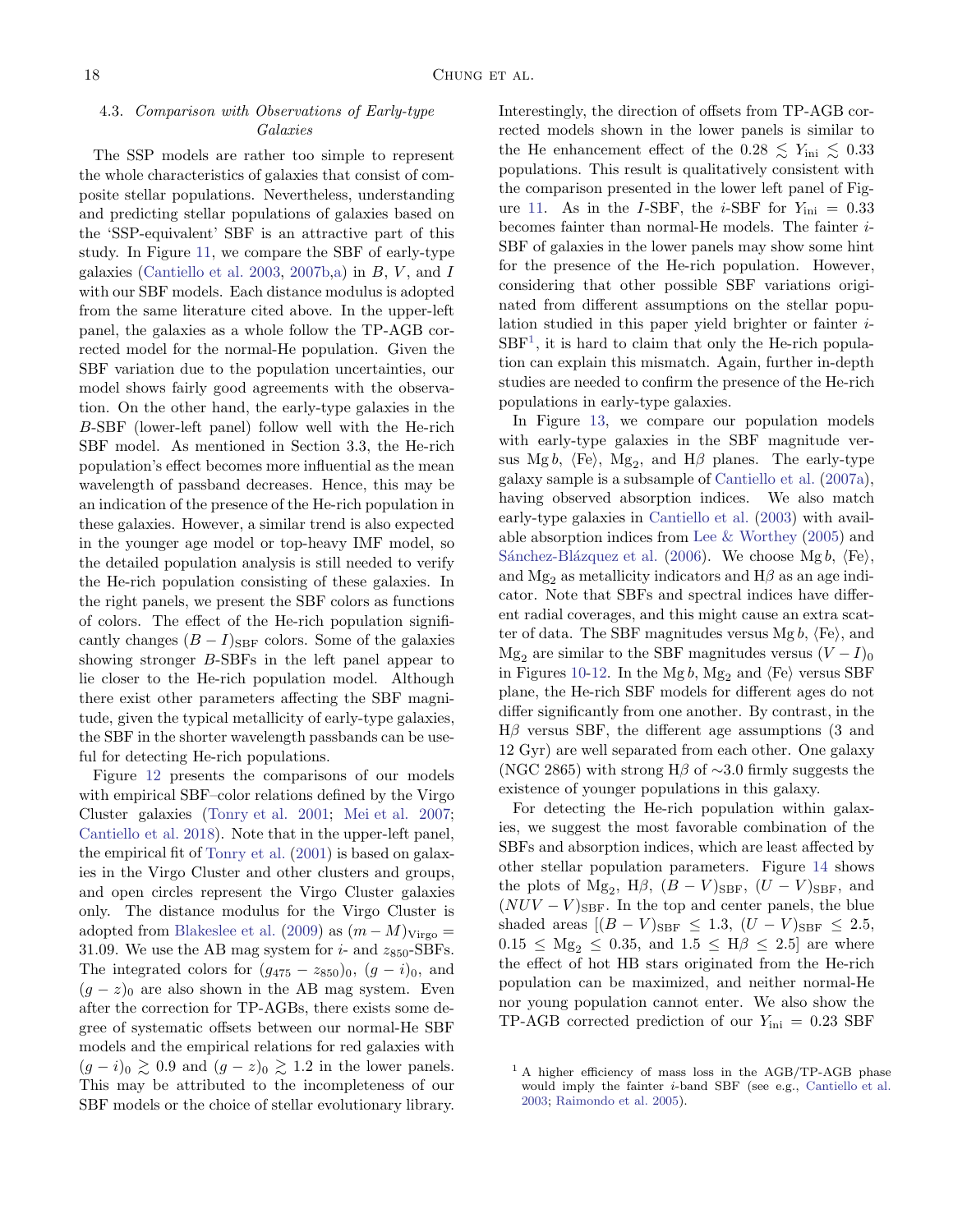

<span id="page-18-0"></span>**Figure 14.** Theoretical predictions for SBF colors as functions of absorption-line strengths. The SBF colors of  $(B - V)_{\text{SBF}}$ ,  $(U - V)_{\text{SBF}}$ , and  $(NUV - V)_{\text{SBF}}$  are presented from top to bottom panels as functions of  $Mg_2$  (left column) and  $H\beta$  (right). Black and blue lines are the models for  $Y_{\text{ini}} = 0.23$  and 0.33, respectively. Dashed and solid lines are the models for 3 and 12 Gyr, respectively. Gray lines indicate models for  $Y_{\text{ini}} = 0.23$  after the TP-AGB correction. Cyan lines are the 13 Gyr models for  $Y_{\text{ini}} = 0.33$ , showing how older-age and He-rich models behave. The SBF colors are derived from SBF magnitudes based on the Vega mag system. Light blue boxes indicate the regions where old, He-rich populations are expected to occupy exclusively.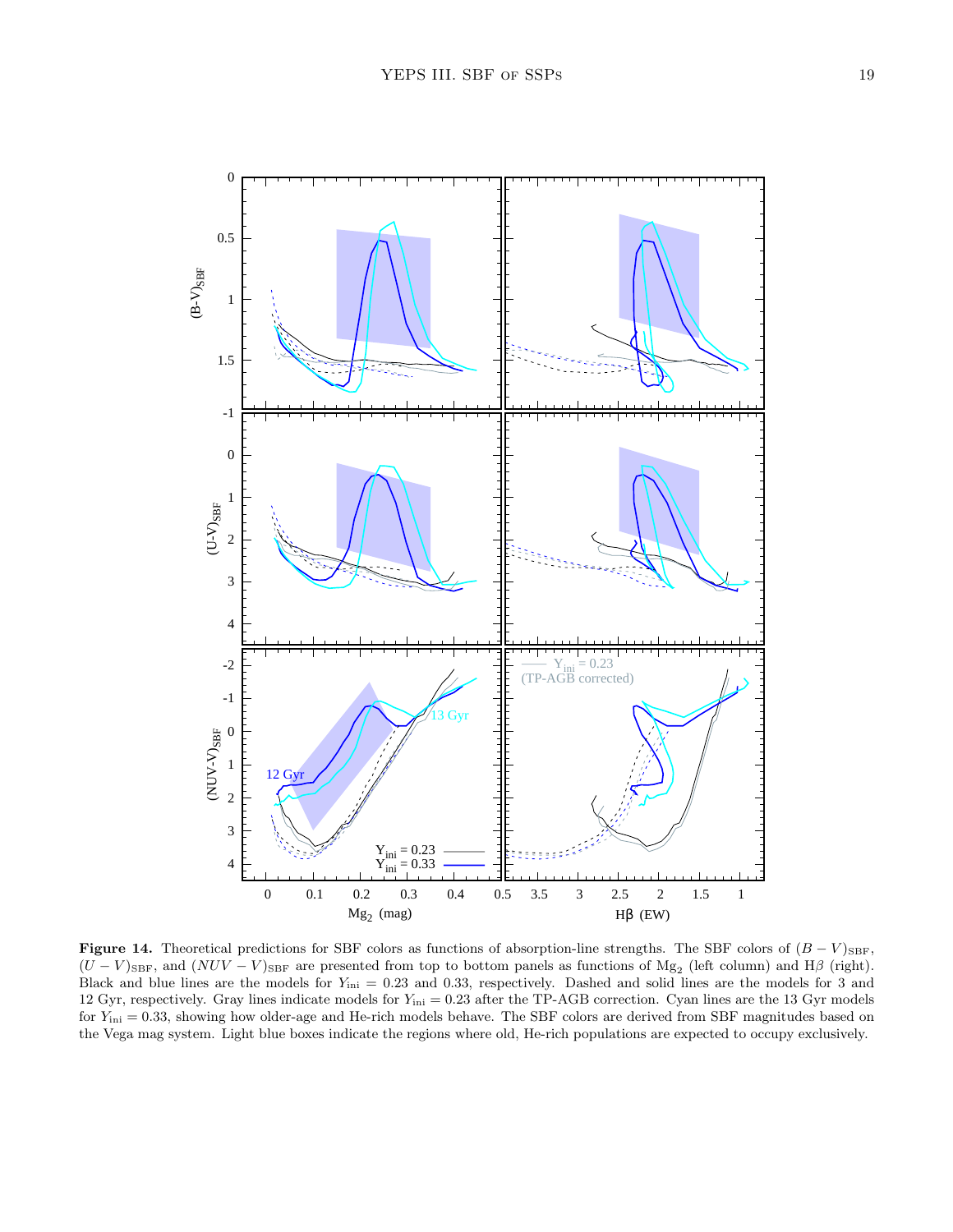models. The models with TP-AGB stars do not enter the area of interest where the He-rich population can be located. Considering currently available SBF data in short-wavelengths, the presented  $(B - V)_{\text{SBF}}$  versus absorption indices are the optimal combination for detecting the presence of the He-rich population in galaxies at a distance out to the Fornax Cluster  $(\gtrsim 20 \text{ Mpc})$ ; [Cantiello et al. 2007a](#page-20-7), [2011a,](#page-20-9) [2013\)](#page-20-11). In the lower panels, we demonstrate an area where  $(NUV - V)_{\text{SBF}}$  identifies the old He-rich population. In  $(NUV - V)_{\text{SBF}}$ , the He-rich population would be separated from other populations only by the metallicity indicator  $Mg_2$ , because the  $H\beta$  models for He-rich populations overlap with the young, normal-He models. With the more short-wavelengths SBF available, we could have more chances to detect He-rich populations. The UV-SBF properties of the well-known GCs with He-rich populations can be applied to external galaxies through crossvalidation from  $NUV$ -,  $U$ -, and  $B$ -SBFs. For instance, using the Ultraviolet Imaging Telescope (UVIT) of AstroSat, which is currently in active operation,  $NUV_{\text{SBF}}$ and optical  $V_{\text{SBF}}$  observation would be sufficient to identify the possible He-enriched stellar populations in the Milky Way GCs.

#### 5. DISCUSSION

We have presented the YEPS models for the SBF of SSPs for normal-He and He-rich stellar populations. While our SBF models for normal-He populations agree well with other existing SBF models, SBFs for He-rich populations show substantial changes in  $U$ -,  $B$ -, and  $V$ -SBFs. Our models predict that the He-rich population has a noticeable impact on SBF magnitudes at given integrated colors up to  $\sim$ 0.5 mag in V and  $\sim$ 3 mag in U compared to the normal-He models at the same condition. This effect of He-rich populations decreases and almost disappears in the metallicity versus SBF magnitude plane as the SBFs are measured at longer wavelegnths. However, in color versus SBF magnitude plane, the effect of He-rich populations exists even in the K-SBF ( $\sim$ 0.4 mag for  $Y_{ini} = 0.33$ ) due to the nonlinear color–metallicity relation.

Another critical implication drawn by SBFs of He-rich populations is that the SBF is a promising He-rich population indicator at UV to the optical regime because the He-rich population is the main formation channel of hotter and brighter HB stars. We have proposed that the SBF colors of  $(B - V)_{\text{SBF}}$ ,  $(U - V)_{\text{SBF}}$ , and  $(NUV - V)_{\text{SBF}}$  with absorption indices, such as  $Mg_2$  and  $H\beta$ , can be used to constrain the presence of the He-rich population in stellar systems. Hence, we anticipate that the on-going projects of UVIT (e.g., [Subramaniam et al.](#page-20-50) [2017\)](#page-20-50) would provide a good testbed for SBFs of He-rich populations by analyzing Milky Way GCs with multiple stellar populations. The NUV GC observations of UVIT project can shed light on the SBF detection in the UV regime.

The last but not least noteworthy result is that mildly He-enhanced populations produce cooler and slightly more luminous HB stars in the metal-rich regime (e.g., [Lee et al. 2015;](#page-20-33) [Joo et al. 2017;](#page-20-34) [Chung et al. 2017\)](#page-20-32) and they also affect SBF magnitudes. We take these stars to be relevant to the recent discovery of double red-clump stars in the Milky Way bulge (e.g., [McWilliam & Zoccali](#page-20-40) [2010;](#page-20-40) [Nataf et al. 2010;](#page-20-41) [Saito et al. 2012\)](#page-20-51). The predicted SBF change in  $I$  due to mildly He-rich populations is comparable to other SBF model uncertainties originated from the population age, the inclusion of TP-AGB, and the choice of stellar evolution models. Given the degree of the SBF variation resulting from the population difference, the proper in-depth analysis of He-rich populations will be possible when combined with the distances measured independently. In this regard, the relatively short-wavelength SBFs, such as  $B$ - and  $V$ -SBFs, in combination with several absorption indices, are the adequate observables for the required stellar population studies.

### ACKNOWLEDGMENTS

We thank the anonymous referee for a number of helpful comments. C.C., S.-J.Y., and Y.-W.L. acknowledge support provided by the National Research Foundation (NRF) of Korea to the Center for Galaxy Evolution Research (Nos. 2017R1A2B3002919 and 2017R1A5A1070354). S.-J.Y. acknowledges support by the Mid-career Researcher Program (No. 2019R1A2C3006242) through the NRF of Korea. H.C. acknowledges support from the Brain Korea 21 Plus Program (21A20131500002).

#### REFERENCES

<span id="page-19-2"></span>Ajhar, E. A., & Tonry, J. L. 1994, ApJ, 429, 557

<span id="page-19-0"></span>Ajhar, E. A., Tonry, J. L., Blakeslee, J. P., Riess, A. G., & Schmidt, B. P. 2001, ApJ, 559, 584

<span id="page-19-1"></span>Biscardi, I., Raimondo, G., Cantiello, M., et al. 2008, ApJ,

678, 168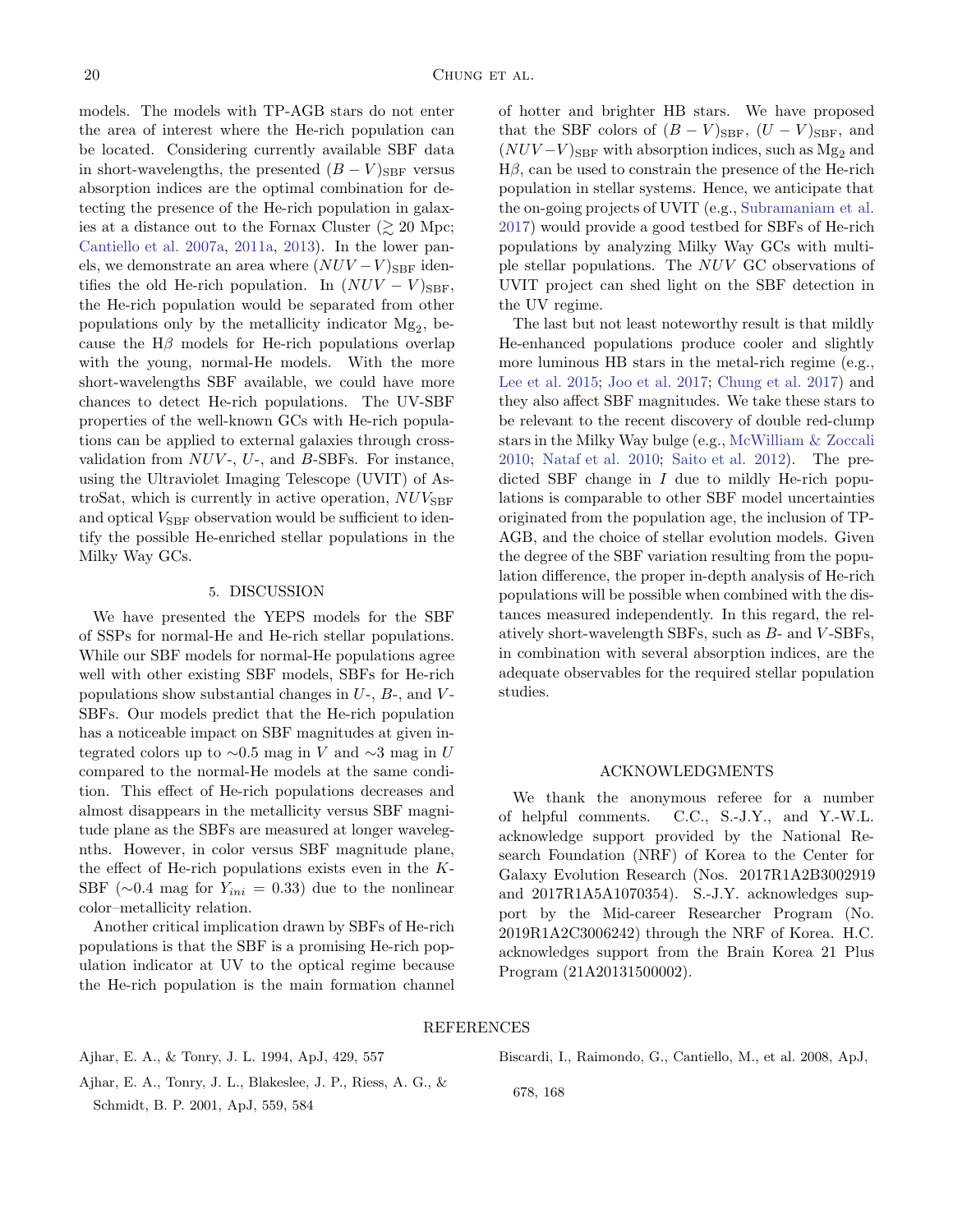<span id="page-20-0"></span>Blakeslee, J. P. 2013, Advancing the Physics of Cosmic Distances, 289, 304

- <span id="page-20-16"></span>Blakeslee, J. P., Vazdekis, A., & Ajhar, E. A. 2001, Monthly Notices of the Royal Astronomical Society, 320, 193
- <span id="page-20-4"></span>Blakeslee, J. P., Jordan, A., Mei, S., et al. 2009, The Astrophysical Journal, 694, 556
- <span id="page-20-9"></span>Cantiello, M., Biscardi, I., Brocato, E., & Raimondo, G. 2011a, Astronomy & Astrophysics, 532, A154
- <span id="page-20-8"></span>Cantiello, M., Blakeslee, J., Raimondo, G., Brocato, E., & Capaccioli, M. 2007a, ApJ, 668, 130
- <span id="page-20-47"></span>Cantiello, M., Blakeslee, J. P., Ferrarese, L., et al. 2018, ApJ, 856, 126
- <span id="page-20-2"></span>Cantiello, M., Blakeslee, J. P., Raimondo, G., et al. 2005, The Astrophysical Journal, 634, 239
- <span id="page-20-10"></span>Cantiello, M., Brocato, E., & Capaccioli, M. 2011b, Astronomy & Astrophysics, 534, A35
- <span id="page-20-7"></span>Cantiello, M., Raimondo, G., Blakeslee, J. P., Brocato, E., & Capaccioli, M. 2007b, ApJ, 662, 940
- <span id="page-20-19"></span>Cantiello, M., Raimondo, G., Brocato, E., & Capaccioli, M. 2003, The Astronomical Journal, 125, 2783
- <span id="page-20-11"></span>Cantiello, M., Grado, A., Blakeslee, J. P., et al. 2013, Astronomy & Astrophysics, 552, A106
- <span id="page-20-43"></span>Cappellari, M., McDermid, R. M., Alatalo, K., et al. 2012, Nature, 484, 485
- <span id="page-20-31"></span>Chung, C., Lee, S.-Y., Yoon, S.-J., & Lee, Y.-W. 2013a, The Astrophysical Journal Letters, 769, L3
- Chung, C., Pasquato, M., Lee, S.-Y., et al. 2019, arXiv.org, L31
- <span id="page-20-35"></span>Chung, C., Yoon, S.-J., Lee, S.-Y., & Lee, Y.-W. 2013b, The Astrophysical Journal Supplement, 204, 3
- <span id="page-20-30"></span>Chung, C., Yoon, S.-J., & Lee, Y.-W. 2011, 740, L45
- <span id="page-20-32"></span>—. 2017, ApJ, 842, 91
- <span id="page-20-24"></span>Conroy, C., & Gunn, J. E. 2010, ApJ, 712, 833
- <span id="page-20-13"></span>González, R. A., Liu, M. C., & Bruzual A, G. 2004, The Astrophysical Journal, 611, 270
- <span id="page-20-26"></span>Gonz´alez-L´opezlira, R. A. 2018, ApJ, 856, 170
- <span id="page-20-15"></span>González-Lópezlira, R. A., Albarrán, M. Y., Mouhcine, M., et al. 2005, Monthly Notices of the Royal Astronomical Society, 363, 1279
- <span id="page-20-23"></span>González-Lópezlira, R. A., Bruzual A, G., Charlot, S., Ballesteros-Paredes, J., & Loinard, L. 2010, Monthly Notices of the Royal Astronomical Society, 403, 1213
- <span id="page-20-38"></span>Hubeny, I., & Lanz, T. 1995, ApJ, 439, 875
- <span id="page-20-14"></span>Jensen, J. B., Blakeslee, J. P., Gibson, Z., et al. 2015, The Astrophysical Journal, 808, 91
- <span id="page-20-12"></span>Jensen, J. B., Tonry, J. L., & Luppino, G. A. 1998, ApJ, 505, 111
- <span id="page-20-5"></span>Jensen, J. B., Tonry, J. L., Thompson, R. I., et al. 2001, ApJ, 550, 503
- <span id="page-20-34"></span>Joo, S.-J., Lee, Y.-W., & Chung, C. 2017, ApJ, 840, 98
- <span id="page-20-36"></span>Kim, Y.-C., Demarque, P., Yi, S. K., & Alexander, D. R. 2002, The Astrophysical Journal Supplement Series, 143, 499
- <span id="page-20-46"></span>Kim, H.-S., Cho, J., Sharples, R. M., et al. 2016, ApJS, 227, 24
- <span id="page-20-48"></span>Lee, H.-. chul ., & Worthey, G. 2005, ApJS, 160, 176
- <span id="page-20-25"></span>Lee, H.-c., Worthey, G., & Blakeslee, J. P. 2010, ApJ, 710, 421
- <span id="page-20-39"></span>Lee, S.-Y., Chung, C., & Yoon, S.-J. 2019, ApJS, 240, 2
- <span id="page-20-45"></span>Lee, Y.-W., Gim, H. B., & Casetti-Dinescu, D. I. 2007, The Astrophysical Journal, 661, L49
- <span id="page-20-42"></span>Lee, Y.-W., Hong, S., Lim, D., et al. 2018, 862, L8
- <span id="page-20-33"></span>Lee, Y.-W., Joo, S.-J., & Chung, C. 2015, Monthly Notices of the Royal Astronomical Society, 453, 3906
- <span id="page-20-28"></span>Lee, Y.-W., Joo, S.-J., Han, S.-I., et al. 2005, ApJ, 621, L57
- <span id="page-20-44"></span>Maraston, C. 1998, MNRAS, 300, 872
- <span id="page-20-21"></span>Marín-Franch, A., & Aparicio, A. 2006, Astronomy & Astrophysics, 450, 979
- Martell, S. L., Shetrone, M. D., Lucatello, S., et al. 2016, The Astrophysical Journal, 825, 146
- <span id="page-20-40"></span>McWilliam, A., & Zoccali, M. 2010, ApJ, 724, 1491
- <span id="page-20-17"></span>Mei, S., Kissler-Patig, M., Silva, D. R., & Quinn, P. J. 2001, Astronomy & Astrophysics, 376, 793
- <span id="page-20-1"></span>Mei, S., Blakeslee, J. P., Tonry, J. L., et al. 2005, The Astrophysical Journal Supplement Series, 156, 113
- <span id="page-20-3"></span>Mei, S., Blakeslee, J. P., Côté, P., et al. 2007, The Astrophysical Journal, 655, 144
- <span id="page-20-29"></span>Milone, A. P., Piotto, G., Renzini, A., et al. 2017, Monthly Notices of the Royal Astronomical Society, 464, 3636
- <span id="page-20-20"></span>Mouhcine, M., González, R. A., & Liu, M. C. 2005, Monthly Notices of the Royal Astronomical Society, 362, 1208
- <span id="page-20-41"></span>Nataf, D. M., Udalski, A., Gould, A., et al. 2010, ApJL, 721, L28
- <span id="page-20-27"></span>Norris, J. E. 2004, ApJL, 612, L25
- <span id="page-20-37"></span>Pietrinferni, A., Cassisi, S., Salaris, M., et al. 2006, ApJ, 642, 797
- <span id="page-20-22"></span>Raimondo, G. 2009, ApJ, 700, 1247
- <span id="page-20-18"></span>Raimondo, G., Brocato, E., Cantiello, M., & Capaccioli, M. 2005, The Astronomical Journal, 130, 2625
- <span id="page-20-51"></span>Saito, R. K., Minniti, D., Dias, B., et al. 2012, A&A, 544, A147
- <span id="page-20-49"></span>Sánchez-Blázquez, P., Gorgas, J., Cardiel, N., et al. 2006, A&A, 457, 787
- Schiavon, R. P., Zamora, O., Carrera, R., et al. 2017, Monthly Notices of the Royal Astronomical Society, 465, 501
- <span id="page-20-50"></span>Subramaniam, A., Sahu, S., Postma, J. E., et al. 2017, AJ, 154, 233
- <span id="page-20-6"></span>Sodemann, M., & Thomsen, B. 1995, Astronomical Journal v.110, 110, 179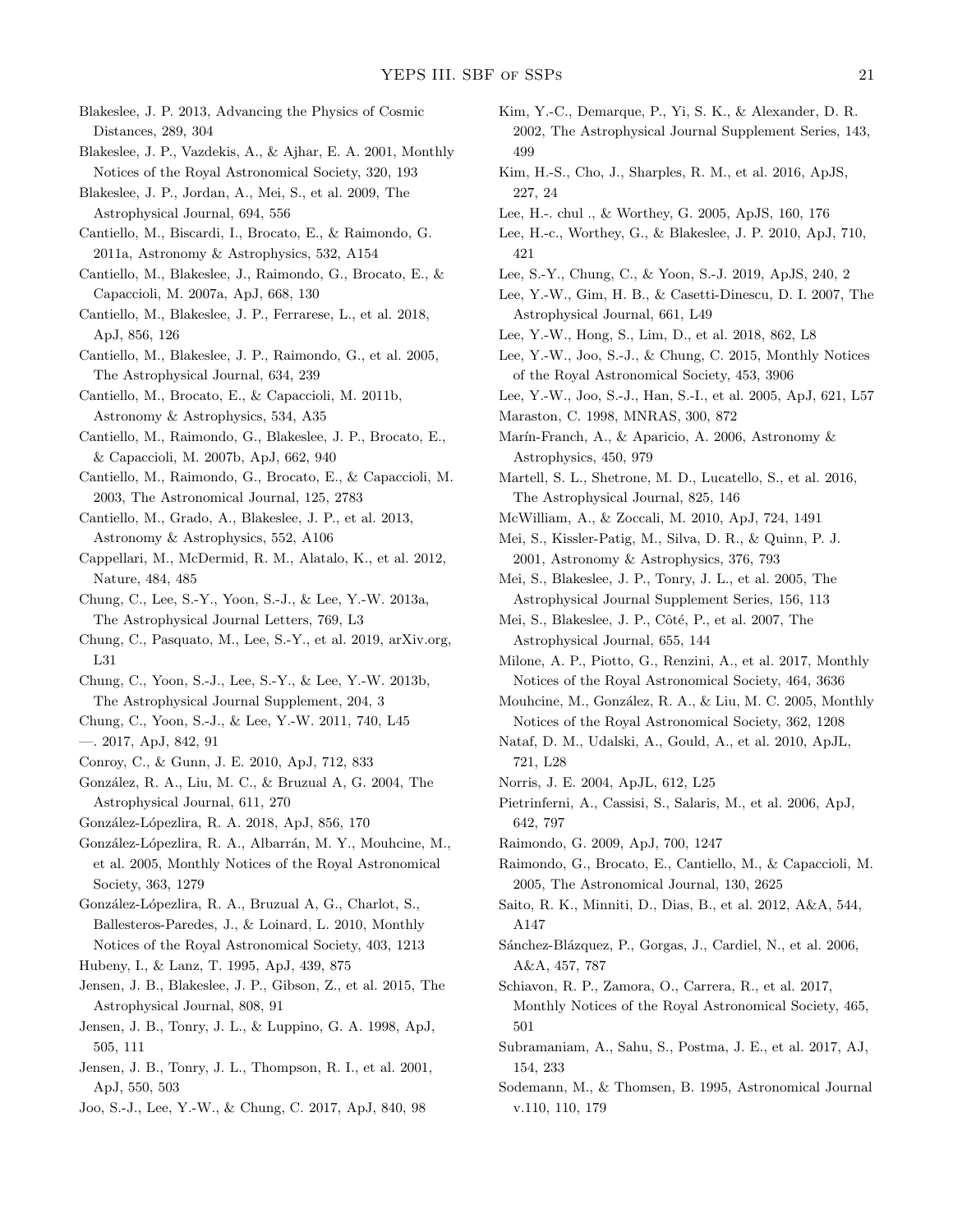- <span id="page-21-5"></span>—. 1996, Astronomical Journal v.111, 111, 208
- <span id="page-21-0"></span>Tonry, J., & Schneider, D. P. 1988, Astronomical Journal (ISSN 0004-6256), 96, 807
- <span id="page-21-1"></span>Tonry, J. L. 1991, Astrophysical Journal, 373, L1
- <span id="page-21-7"></span>Tonry, J. L., Ajhar, E. A., & Luppino, G. A. 1990, Astronomical Journal (ISSN 0004-6256), 100, 1416
- <span id="page-21-2"></span>Tonry, J. L., Blakeslee, J. P., Ajhar, E. A., & Dressler, A. 1997, The Astrophysical Journal, 475, 399
- <span id="page-21-3"></span>—. 2000, ApJ, 530, 625

<span id="page-21-4"></span>Tonry, J. L., Dressler, A., Blakeslee, J. P., et al. 2001, The Astrophysical Journal, 546, 681

<span id="page-21-11"></span>van Dokkum, P. G., & Conroy, C. 2010, Nature, 468, 940

- <span id="page-21-6"></span>Worthey, G. 1993a, Astrophysical Journal Letters v.415, 415, L91
- <span id="page-21-8"></span>—. 1993b, Astrophysical Journal, 409, 530
- <span id="page-21-9"></span>Yi, S. K., Kim, Y.-C., & Demarque, P. 2003, ApJSupplement Series, 144, 259
- <span id="page-21-12"></span>Yoon, S.-J., Joo, S.-J., Ree, C. H., et al. 2008, ApJ, 677, 1080
- <span id="page-21-10"></span>Yoon, S.-J., Yi, S. K., & Lee, Y.-W. 2006, Science, 311, 1129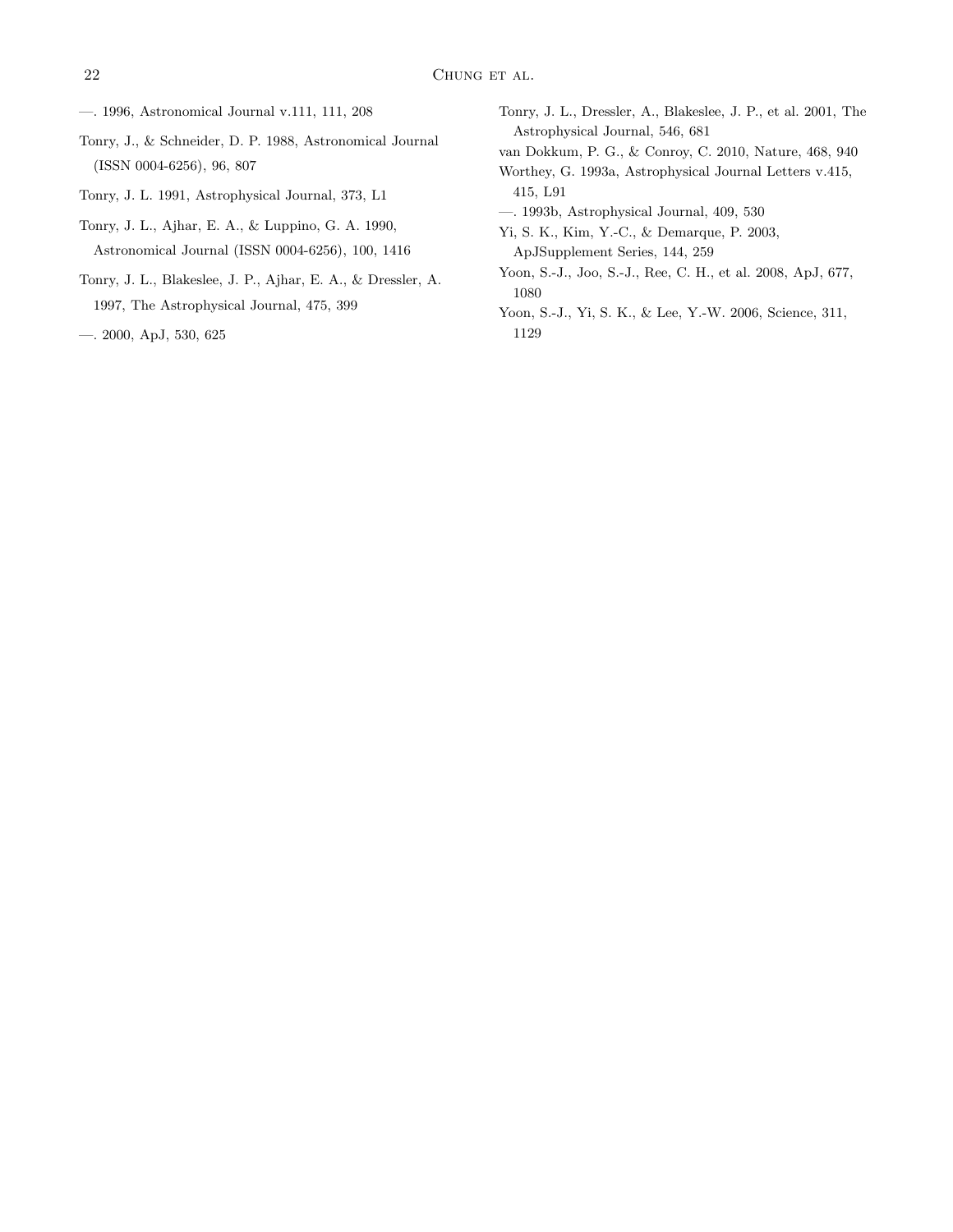| $Age = 12.0$ |          |                  |          |          |          |          |          |          |          |           |                  |          |
|--------------|----------|------------------|----------|----------|----------|----------|----------|----------|----------|-----------|------------------|----------|
| [Fe/H]       | U        | $\boldsymbol{B}$ | V        | Ι        | J        | К        | F336W    | F475W    | F850LP   | $\dot{i}$ | $\boldsymbol{z}$ | $(V-I)0$ |
| $-2.50$      | 1.252    | 0.633            | $-0.571$ | $-1.831$ | $-3.081$ | $-3.592$ | 1.540    | 0.180    | $-2.244$ | $-1.844$  | $-2.230$         | 0.854    |
| $-2.40$      | 1.306    | 0.655            | $-0.556$ | $-1.826$ | $-3.109$ | $-3.640$ | 1.601    | 0.200    | $-2.248$ | $-1.836$  | $-2.233$         | 0.854    |
| $-2.30$      | 1.372    | 0.679            | $-0.542$ | $-1.823$ | $-3.141$ | $-3.690$ | 1.677    | 0.220    | $-2.254$ | $-1.830$  | $-2.237$         | 0.856    |
| $-2.20$      | 1.436    | 0.710            | $-0.525$ | $-1.820$ | $-3.173$ | $-3.741$ | 1.739    | 0.245    | $-2.260$ | $-1.823$  | $-2.242$         | 0.861    |
| $-2.10$      | 1.506    | 0.739            | $-0.509$ | $-1.817$ | $-3.206$ | $-3.793$ | 1.812    | 0.267    | $-2.266$ | $-1.816$  | $-2.247$         | 0.865    |
| $\cdots$     | $\cdots$ | $\cdots$         | $\cdots$ | $\cdots$ | $\cdots$ | $\cdots$ | $\cdots$ | $\cdots$ | $\cdots$ | $\cdots$  | $\cdots$         | $\cdots$ |
| 0.00         | 4.976    | 3.429            | 1.896    | $-0.558$ | $-3.807$ | $-5.179$ | 5.022    | 2.803    | $-1.915$ | $-0.049$  | $-1.795$         | 1.288    |
| 0.10         | 5.082    | 3.543            | 2.012    | $-0.347$ | $-3.781$ | $-5.179$ | 5.108    | 2.919    | $-1.733$ | 0.133     | $-1.603$         | 1.299    |
| 0.20         | 5.168    | 3.658            | 2.120    | $-0.172$ | $-3.797$ | $-5.232$ | 5.160    | 3.034    | $-1.582$ | 0.286     | $-1.443$         | 1.308    |
| 0.30         | 5.206    | 3.743            | 2.202    | $-0.045$ | $-3.888$ | $-5.388$ | 5.167    | 3.121    | $-1.482$ | 0.400     | $-1.335$         | 1.318    |
| 0.40         | 5.203    | 3.774            | 2.229    | 0.051    | $-3.957$ | $-5.517$ | 5.142    | 3.153    | $-1.393$ | 0.475     | $-1.240$         | 1.330    |
| 0.50         | 5.009    | 3.789            | 2.243    | 0.103    | $-4.028$ | $-5.594$ | 4.839    | 3.172    | $-1.358$ | 0.516     | $-1.199$         | 1.343    |

<span id="page-22-0"></span>**Table 1.** Surface brightness fluctuations of YEPS simple stellar population model for  $Y_{\text{ini}} = 0.23$  in the Vega mag.

NOTE—The entire data of Table [1](#page-22-0) are available at http://cosmic.yonsei.ac.kr/YEPS.htm.

Age  $= 12.0$  $[Fe/H]$  U B V I J K F336W F475W F850LP i z  $(V-I)_0$ -2.50 1.314 0.603 -0.662 -1.929 -3.167 -3.672 1.566 0.113 -2.341 -1.943 -2.327 0.872 -2.40 1.376 0.633 -0.658 -1.935 -3.202 -3.722 1.605 0.129 -2.354 -1.946 -2.339 0.873 -2.30 1.441 0.675 -0.641 -1.932 -3.235 -3.773 1.640 0.160 -2.360 -1.939 -2.344 0.880 -2.20 1.517 0.722 -0.626 -1.931 -3.270 -3.828 1.687 0.191 -2.369 -1.935 -2.351 0.886 -2.10 1.593 0.768 -0.608 -1.930 -3.305 -3.881 1.738 0.223 -2.377 -1.929 -2.359 0.891 يتوارد المسارد المسارد المسارد المسارد المسارد السرد المسارد المسارد السرد المسارد المسارد المسارد المسارد

0.00 4.696 3.138 1.648 -0.646 -3.950 -5.358 4.745 2.523 -1.987 -0.177 -1.864 1.286 0.10 4.826 3.236 1.722 -0.495 -3.971 -5.408 4.859 2.614 -1.853 -0.056 -1.722 1.305 0.20 4.927 3.373 1.841 -0.350 -4.001 -5.477 4.915 2.748 -1.732 0.075 -1.594 1.323 0.30 4.983 3.515 1.971 -0.212 -4.032 -5.547 4.909 2.889 -1.621 0.209 -1.476 1.341 0.40 4.975 3.567 2.013 -0.101 -4.032 -5.585 4.855 2.941 -1.504 0.291 -1.355 1.358 0.50 4.949 3.681 2.129 0.011 -4.052 -5.644 4.773 3.060 -1.413 0.410 -1.259 1.377

<span id="page-22-1"></span>Table 2. Surface brightness fluctuations of YEPS simple stellar population model for  $Y_{\text{ini}} = 0.28$  in the Vega mag.

NOTE—The entire data of Table [2](#page-22-1) are available at http://cosmic.yonsei.ac.kr/YEPS.htm.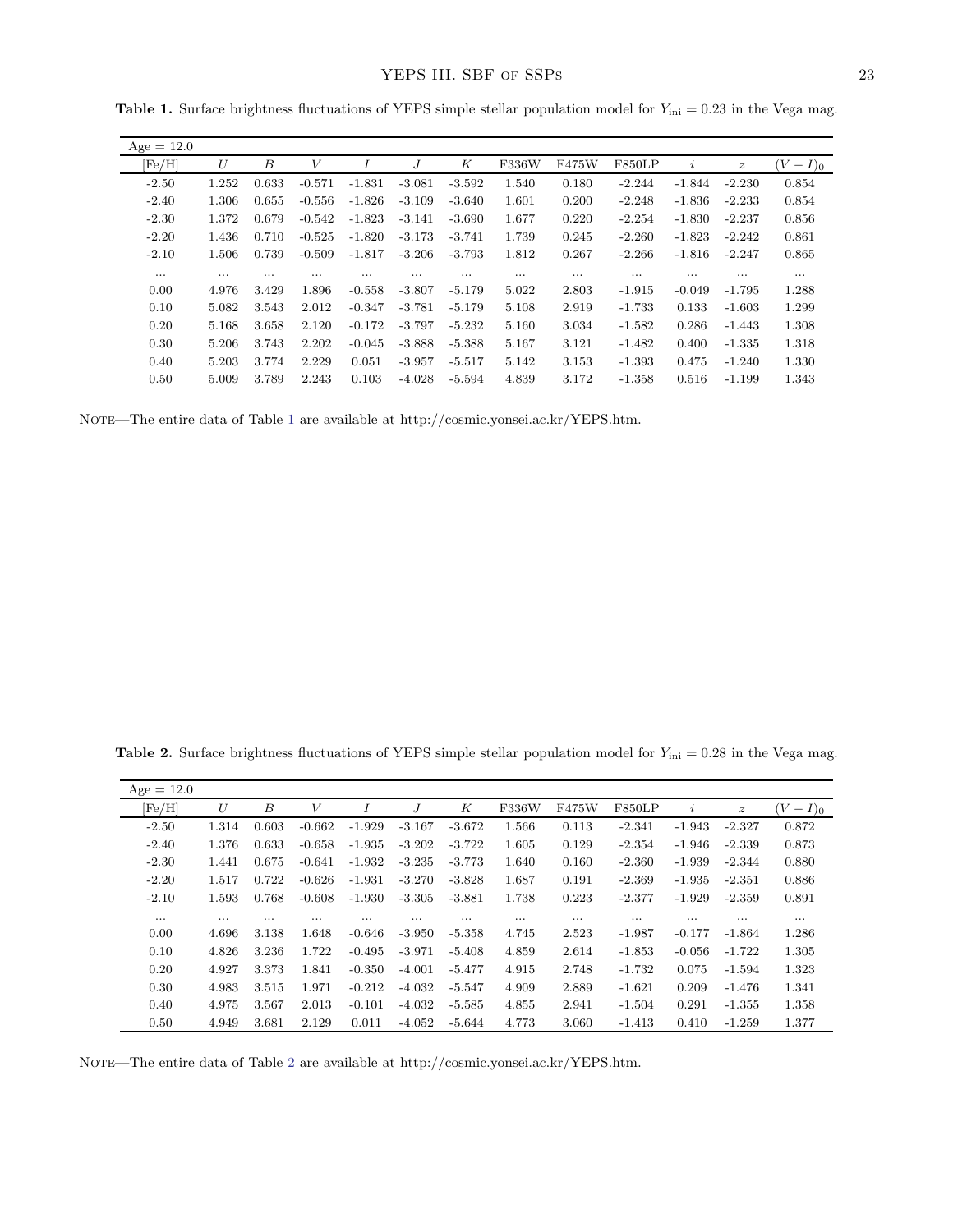| $Age = 12.0$ |          |          |          |          |          |          |          |          |               |          |                  |             |
|--------------|----------|----------|----------|----------|----------|----------|----------|----------|---------------|----------|------------------|-------------|
| [Fe/H]       | U        | В        | V        | Ι        | J        | К        | F336W    | F475W    | <b>F850LP</b> | $\iota$  | $\boldsymbol{z}$ | $(V-I)_{0}$ |
| $-2.50$      | 1.395    | 0.627    | $-0.616$ | $-1.865$ | $-3.080$ | $-3.570$ | 1.747    | 0.144    | $-2.271$      | $-1.882$ | $-2.258$         | 0.876       |
| $-2.40$      | 1.469    | 0.650    | $-0.618$ | $-1.873$ | $-3.106$ | $-3.605$ | 1.813    | 0.153    | $-2.284$      | $-1.887$ | $-2.270$         | 0.878       |
| $-2.30$      | 1.569    | 0.702    | $-0.596$ | $-1.863$ | $-3.127$ | $-3.645$ | 1.887    | 0.189    | $-2.283$      | $-1.875$ | $-2.268$         | 0.883       |
| $-2.20$      | 1.669    | 0.753    | $-0.573$ | $-1.853$ | $-3.149$ | $-3.683$ | 1.967    | 0.225    | $-2.281$      | $-1.861$ | $-2.264$         | 0.890       |
| $-2.10$      | 1.774    | 0.806    | $-0.549$ | $-1.841$ | $-3.170$ | $-3.721$ | 2.050    | 0.263    | $-2.278$      | $-1.846$ | $-2.260$         | 0.895       |
| $\cdots$     | $\cdots$ | $\cdots$ | $\cdots$ | $\cdots$ | $\cdots$ | $\cdots$ | $\cdots$ | $\cdots$ | $\cdots$      | $\cdots$ | $\cdots$         | $\cdots$    |
| 0.00         | 3.369    | 2.496    | 1.299    | $-0.738$ | $-3.970$ | $-5.386$ | 3.480    | 2.018    | $-2.038$      | $-0.310$ | $-1.919$         | 1.241       |
| 0.10         | 4.282    | 2.786    | 1.387    | $-0.603$ | $-4.022$ | -5.468   | 4.330    | 2.201    | $-1.924$      | $-0.207$ | -1.796           | 1.269       |
| 0.20         | 4.571    | 2.954    | 1.485    | $-0.483$ | $-4.072$ | $-5.561$ | 4.602    | 2.342    | $-1.818$      | $-0.109$ | $-1.683$         | 1.296       |
| 0.30         | 4.722    | 3.082    | 1.555    | $-0.392$ | $-4.111$ | -5.636   | 4.707    | 2.452    | $-1.722$      | $-0.047$ | $-1.582$         | 1.324       |
| 0.40         | 4.909    | 3.253    | 1.687    | $-0.289$ | $-4.162$ | $-5.721$ | 4.892    | 2.613    | $-1.642$      | 0.054    | $-1.497$         | 1.349       |
| 0.50         | 4.923    | 3.354    | 1.767    | $-0.198$ | $-4.193$ | $-5.793$ | 4.851    | 2.711    | $-1.563$      | 0.137    | $-1.413$         | 1.373       |

<span id="page-23-0"></span>**Table 3.** Surface brightness fluctuations of YEPS simple stellar population model for  $Y_{\text{ini}} = 0.33$  in the Vega mag.

NOTE—The entire data of Table [3](#page-23-0) are available at http://cosmic.yonsei.ac.kr/YEPS.htm.

 $Age = 12.0$  $\left [ \mathrm{Fe}/\mathrm{H} \right ]$   $\Delta U$   $\Delta B$   $\Delta V$   $\Delta R$   $\Delta I$   $\Delta J$   $\Delta K$ -2.00 -0.059 -0.107 -0.219 -0.314 -0.462 -1.090 -1.509 -1.50 -0.035 -0.066 -0.115 -0.163 -0.269 -0.581 -0.789 -1.00 -0.051 -0.082 -0.079 -0.090 -0.185 -0.297 -0.356 -0.50 -0.029 -0.085 -0.092 -0.086 -0.124 -0.271 -0.294 0.00  $0.004$   $-0.076$   $-0.115$   $-0.122$   $-0.065$   $-0.132$   $-0.132$ 0.50 -0.046 -0.213 -0.244 -0.266 -0.267 -0.109 -0.104

<span id="page-23-1"></span>Table 4.  $\Delta$ SBF magnitude correction for normal-He models (Y<sub>ini</sub> = 0.23) without TP-AGB stars in the Vega mag.